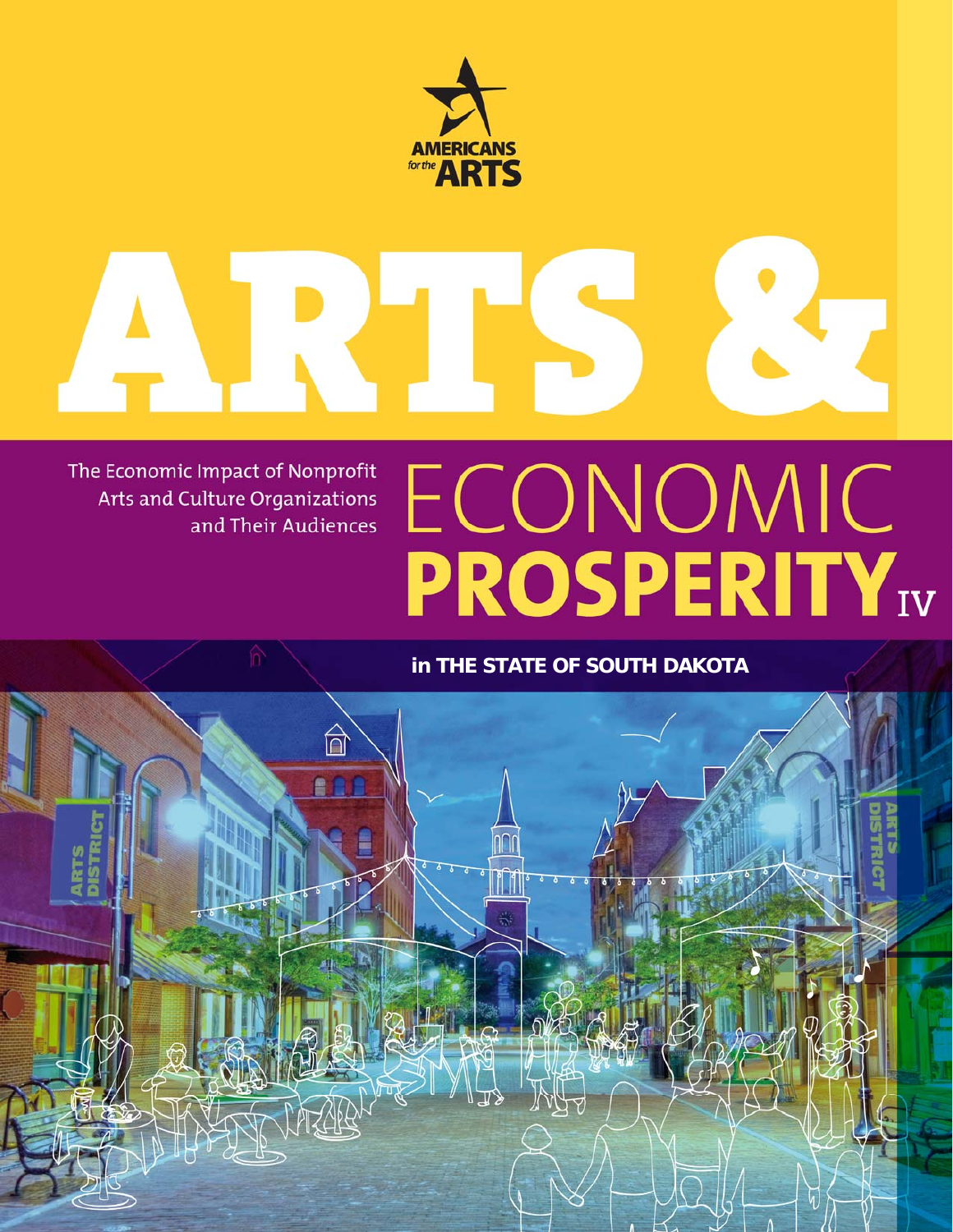*Arts and Economic Prosperity IV* was conducted by Americans for the Arts, the nation's leading nonprofit organization for advancing the arts in America. Established in 1960, we are dedicated to representing and serving local communities and creating opportunities for every American to participate in and appreciate all forms of the arts.

Copyright 2012 Americans for the Arts, 1000 Vermont Avenue NW, 6<sup>th</sup> Floor, Washington, DC 20005. *Arts & Economic Prosperity* if a registered trademark of Americans for the Arts. Reprinted by permission. Printed in the United States.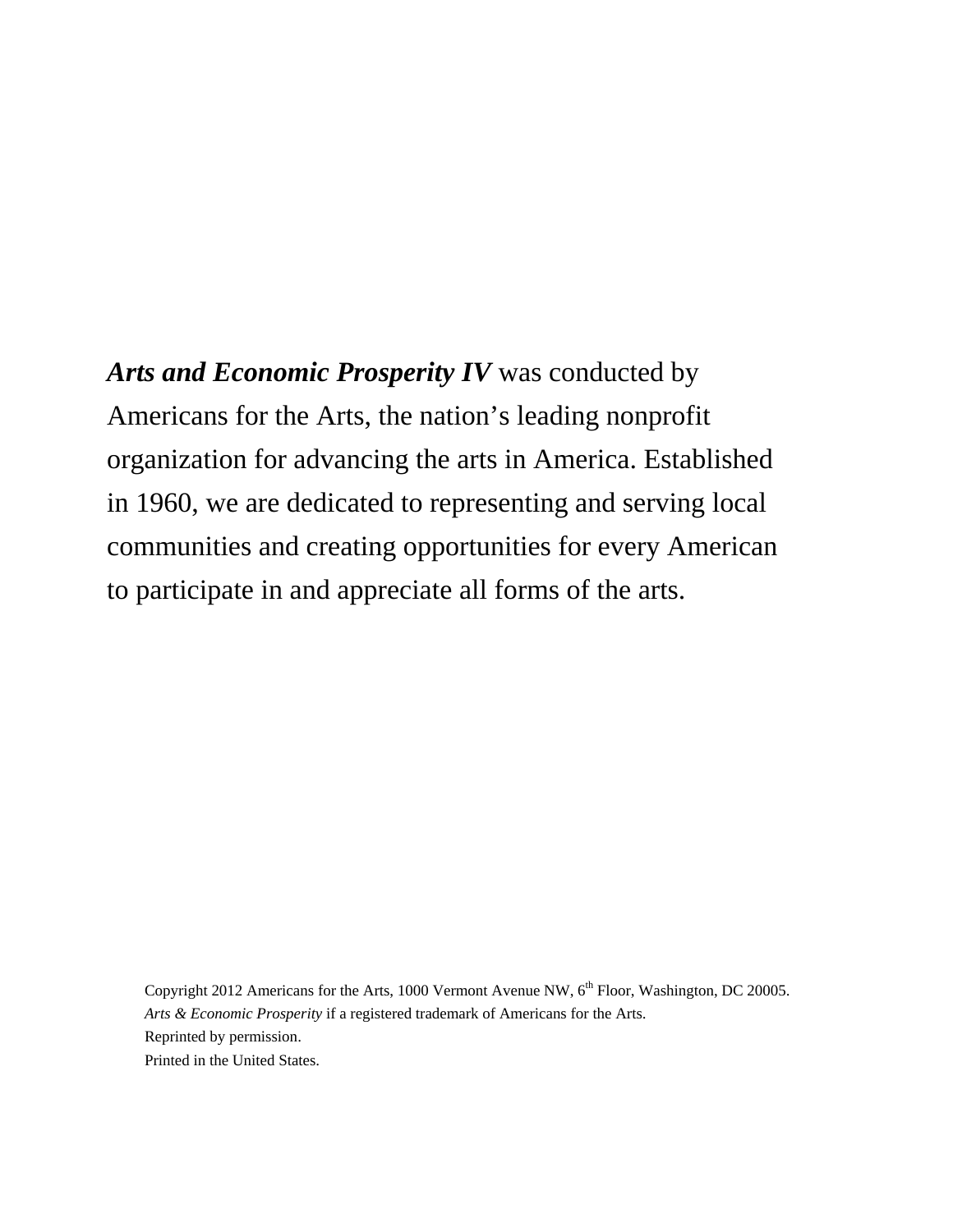# **Table of Contents**

| By Robert L. Lynch, President and CEO, Americans for the Arts                                    |
|--------------------------------------------------------------------------------------------------|
| The Economic Impact of the Nonprofit Arts and<br>Culture Industry in the State of South Dakota 3 |
|                                                                                                  |
| Economic Impact of the ENTIRE Nonprofit Arts and                                                 |
| Direct and Indirect Economic Impact: How a Dollar is Re-                                         |
| Economic Impact of Spending by Nonprofit Arts and                                                |
| An Economic Impact Beyond Dollars: Volunteerism7                                                 |
| The Value of In-Kind Contributions to Arts Organizations7                                        |
| Economic Impact of Spending by Nonprofit Arts and                                                |
|                                                                                                  |
| Cultural Events Attract New Dollars and Retain Local                                             |
|                                                                                                  |
|                                                                                                  |
| Economic Impact per \$100,000 of Spending by Nonprofit                                           |
| Economic Impact per \$100,000 of Spending by Nonprofit                                           |
| Making Comparisons with Similar Study Regions 15                                                 |
|                                                                                                  |
|                                                                                                  |
|                                                                                                  |
|                                                                                                  |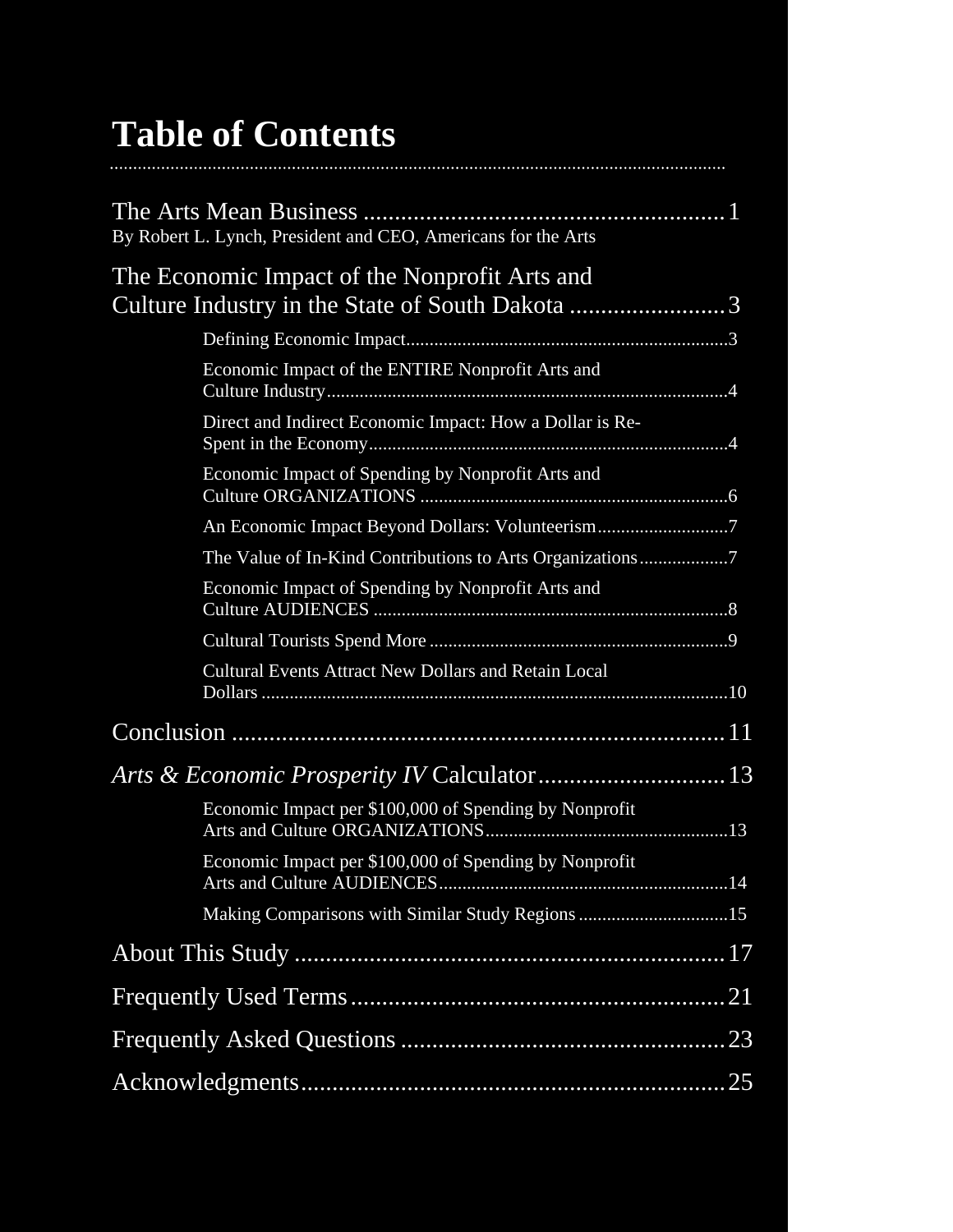"Understanding and acknowledging the incredible economic impact of the nonprofit arts and culture, we must always remember their fundamental value. They foster beauty, creativity, originality, and vitality. The arts inspire us, sooth us, provoke us, involve us, and connect us. But they also create jobs and contribute to the economy."

— Robert L. Lynch President and CEO Americans for the Arts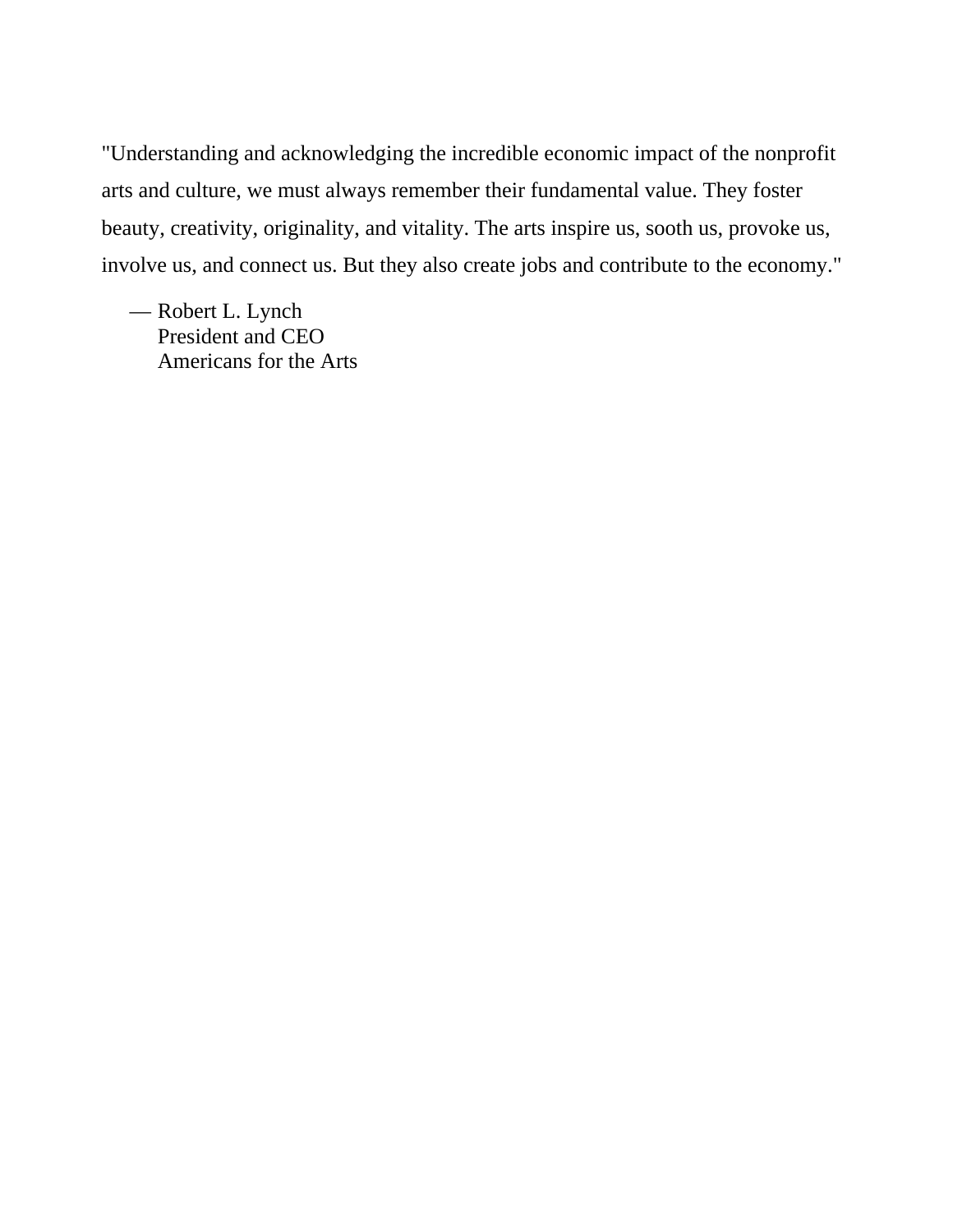## **The Arts Mean Business By Robert L. Lynch, President and CEO, Americans for the Arts**

America's artists and arts organizations live and work in every community from coast-to-coast fueling creativity, beautifying our cities, and improving our quality of life. In my travels across the country, business and government leaders often talk to me about the challenges of funding the arts amid shrinking resources and alongside other pressing needs. They worry about jobs and the economy. Is their region a magnet for attracting and retaining a skilled and innovative workforce? How well are they competing in the high-stakes race to attract new businesses? The findings from *Arts & Economic Prosperity IV* send a clear and welcome message: leaders who care about community and economic vitality can feel good about choosing to invest in the arts.

*Arts & Economic Prosperity IV* is our fourth study of the nonprofit arts and culture industry's impact on the economy. The most comprehensive study of its kind ever conducted, it features customized findings on 182 study regions representing all 50 states and the District of Columbia as well as estimates of economic impact nationally. Despite the economic headwinds that our country faced in 2010, the results are impressive. Nationally, the industry generated \$135.2 billion dollars of economic activity—\$61.1 billion by the nation's nonprofit arts and culture organizations in addition to \$74.1 billion in event-related expenditures by their audiences. This economic activity supports 4.1 million full-time jobs. Our industry also generates \$22.3 billion in revenue to local, state, and federal governments every year—a yield well beyond their collective \$4 billion in arts allocations.

Arts and culture organizations are resilient and entrepreneurial businesses. They employ people locally, purchase goods and services from within the community, and market and promote their regions. Arts organizations are rooted locally; these are jobs that cannot be shipped overseas. Like most industries, the Great Recession left a measurable financial impact on the arts—erasing the gains made during the pre-recession years, and leaving 2010 expenditures three percent behind their 2005 levels. The biggest effect of the recession was on attendance and audience spending. Inevitably, as people lost jobs and worried about losing their houses, arts attendance like attendance to sports events and leisure travel waned as well. Yet, even in a down economy, some communities saw an increase in their arts spending and employment. As the economy rebounds, the arts are well poised for growth. They are already producing new and exciting work—performances and exhibitions and festivals that entertain, inspire, and attract audiences.

*Arts & Economic Prosperity IV* shows that arts and culture organizations leverage additional event-related spending by their audiences that pumps revenue into the local economy. When patrons attend an arts event they may pay for parking, eat dinner at a restaurant, shop in local retail stores, and have dessert on the way home. Based on the 151,802 audience-intercept surveys conducted for this study, the typical arts attendee spends \$24.60 per person, per event, beyond the cost of admission.

Communities that draw cultural tourists experience an additional boost of economic activity. Tourism industry research has repeatedly demonstrated that arts tourists stay longer and spend more than the average traveler. *Arts & Economic Prosperity IV* reflects those findings: 32 percent of attendees live outside the county in which the arts event took place, and their event-related spending is more than twice that of their local counterparts (nonlocal: \$39.96 vs. local: \$17.42). The message is clear: a vibrant arts community not only keeps residents and their discretionary spending close to home, it also attracts visitors who spend money and help local businesses thrive.

*Arts & Economic Prosperity IV* demonstrates that America's arts industry is not only resilient in times of economic uncertainty, but is also a key component to our nation's economic recovery and future prosperity. Business and elected leaders need not feel that a choice must be made between arts funding and economic prosperity. This study proves that they can choose both. Nationally, as well as locally, **the arts mean business**.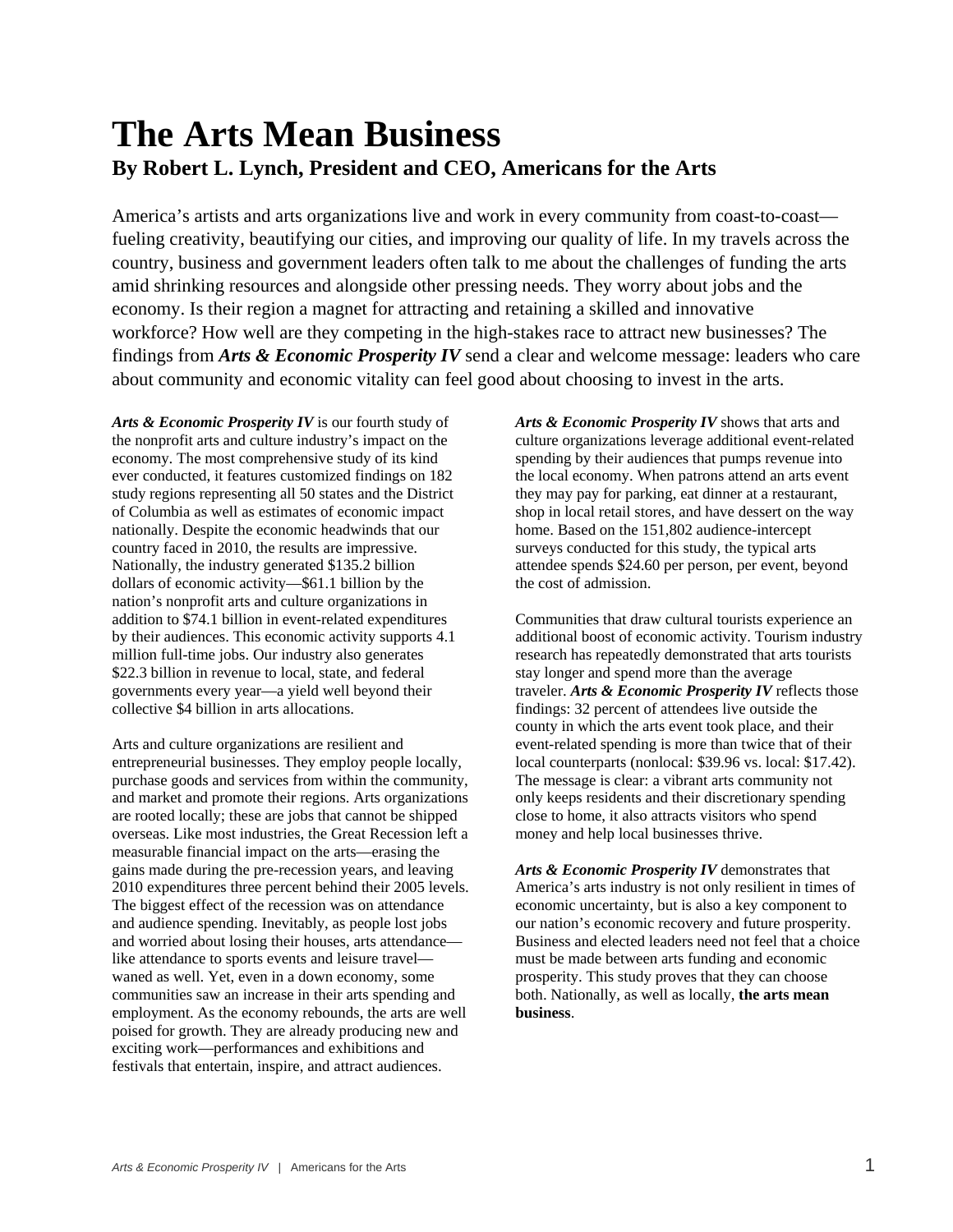"As all budgets—local and national, public and private—continue to reel from the effects of the economic downturn, some may perceive the arts as an unaffordable luxury reserved for only the most prosperous times. Fortunately, this rigorous report offers evidence that the nonprofit arts industry provides not just cultural benefits to our communities, but also makes significant positive economic contributions to the nation's financial well being regardless of the overall state of the economy. This certainly is something to applaud."

— Jonathan Spector President & CEO The Conference Board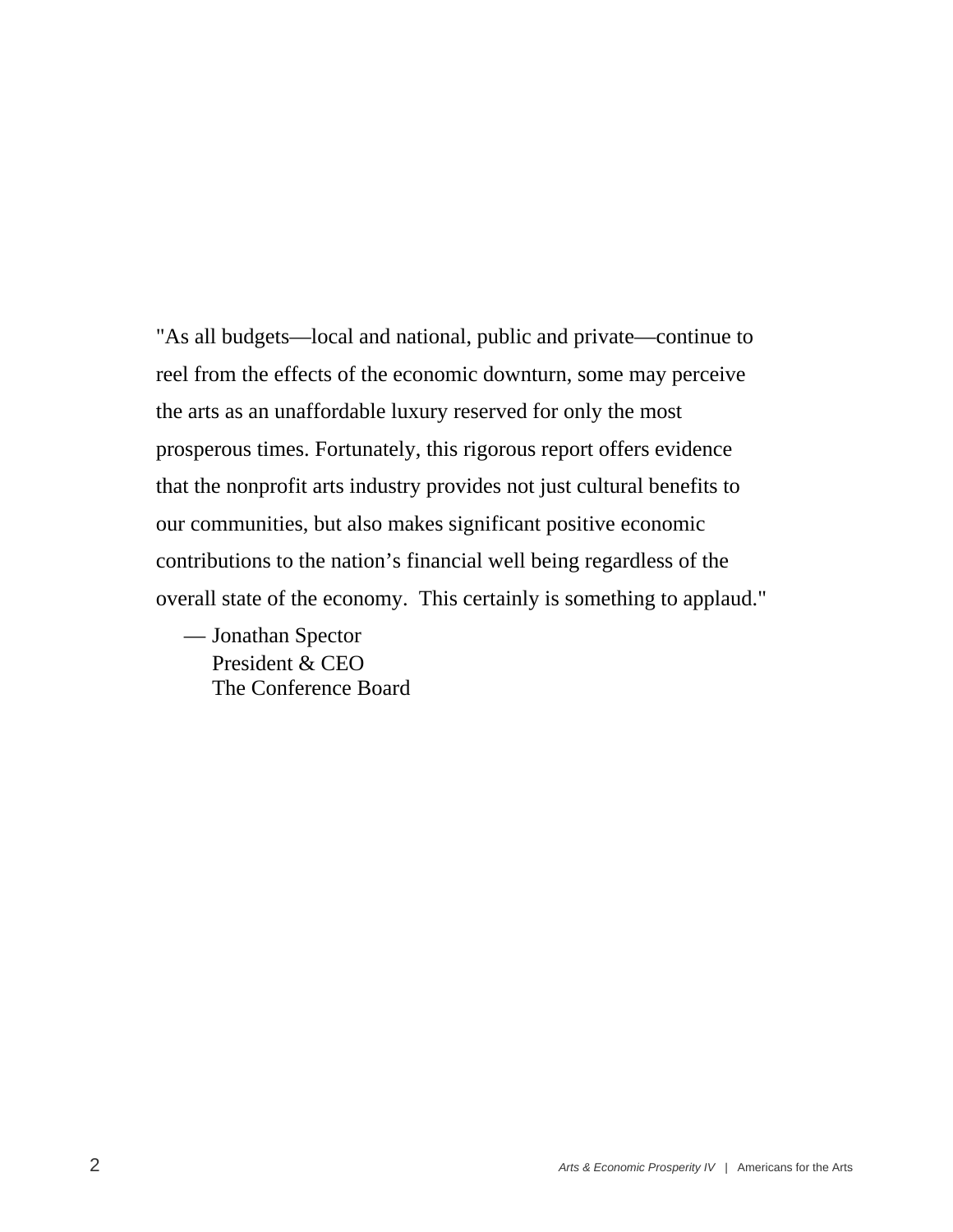# **The Economic Impact of the Nonprofit Arts and Culture Industry in the State of South Dakota**

*Arts & Economic Prosperity IV* provides compelling new evidence that the nonprofit arts and culture are a significant industry in the State of South Dakota—one that generates \$96.7 million in total economic activity. This spending—\$36.2 million by nonprofit arts and culture organizations and an additional \$60.5 million in eventrelated spending by their audiences—supports 2,989 full-time equivalent jobs, generates \$66.6 million in household income to local residents, and delivers \$7.9 million in local and state government revenue. This economic impact study sends a strong signal that when we support the arts, we not only enhance our quality of life, but we also invest in the State of South Dakota's economic well-being.

The State of South Dakota is one of 182 study regions that participated in *Arts & Economic Prosperity IV*, the most comprehensive study of its kind ever conducted. It documents the economic impact of the nonprofit arts and culture sector in 139 cities and counties, 31 multicity or multi-county regions, 10 states, and two individual arts districts—representing all 50 U.S. states and the District of Columbia. The diverse study regions range in population (1,600 to four million) and type (rural to large urban). Project economists customized input-output analysis models to calculate specific and reliable findings for each study region. This study focuses solely on the economic impact of nonprofit arts and culture organizations and event-related spending by their audiences. Spending by individual artists and the for-profit arts and culture sector (e.g., Broadway or the motion picture industry) are excluded from this study. For the purpose of this study, the geographic area included in this analysis is defined as **the State of South Dakota**.

#### **Defining Economic Impact**

This proprietary study uses four economic measures to define economic impact: full-time equivalent jobs, resident household income, and local and state government revenues.

**(1) Full-Time Equivalent (FTE) Jobs** describes the total amount of labor employed. Economists measure FTE jobs, not the total number of employees, because it is a more accurate measure that accounts for part-time employment.

**(2) Resident Household Income** (often called Personal Income) includes salaries, wages, and entrepreneurial income paid to local residents. It is the money residents earn and use to pay for food, mortgages, and other living expenses.

**Revenue to (3) Local and (4) State Government** includes revenue from local and state taxes (e.g., income, property, sales, and lodging) as well as funds from license fees, utility fees, filing fees, and other similar sources.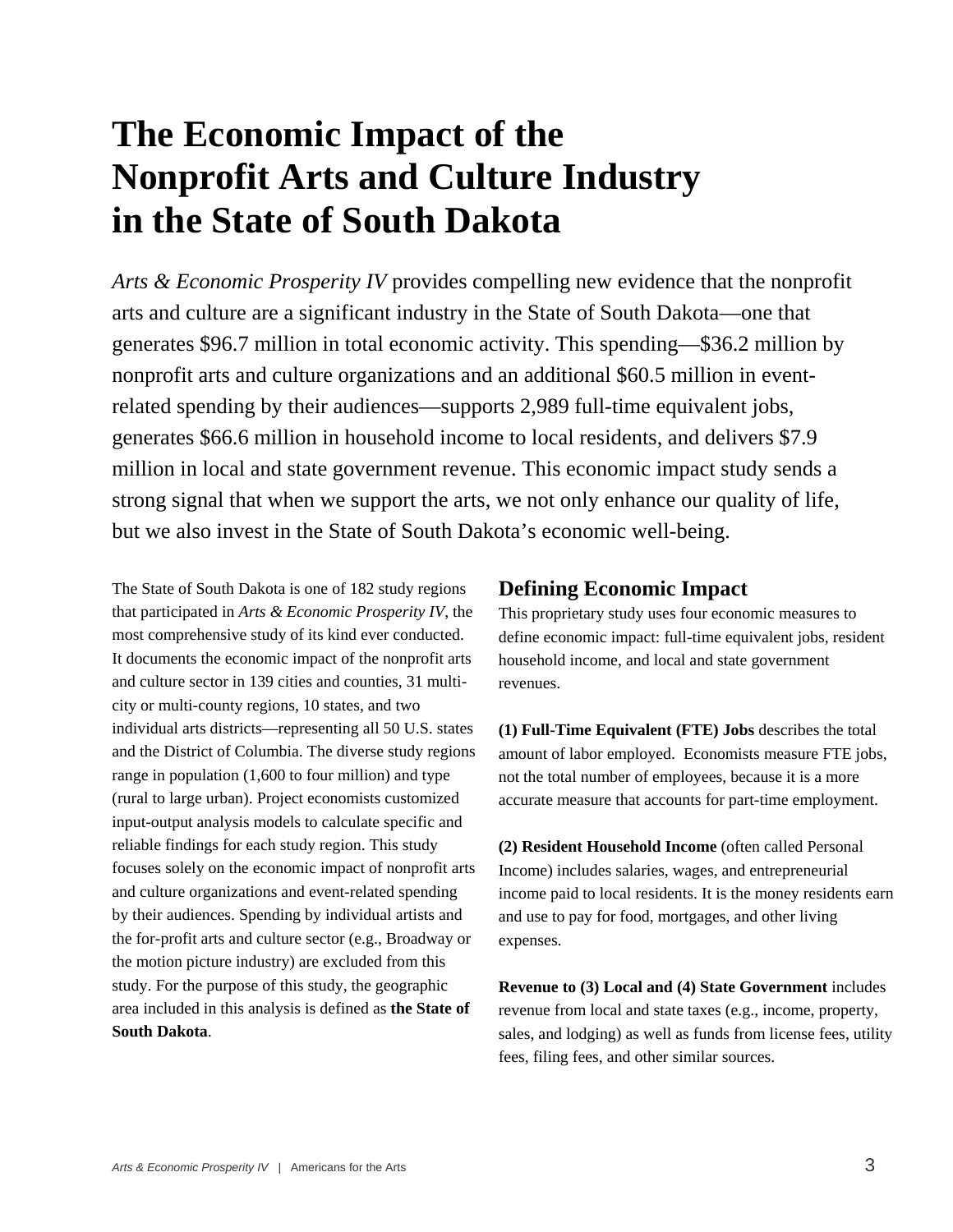## **Economic Impact of the ENTIRE Nonprofit Arts and Culture Industry (Combined Spending by Both Organizations and Their Audiences) in the State of South Dakota**

During fiscal year 2010, aggregate nonprofit sector spending by both the State of South Dakota's nonprofit arts and culture organizations and their audiences totaled \$96.7 million. The table below demonstrates the total economic impact of this spending.

| <b>TOTAL Economic Impact of the Nonprofit Arts and Culture Industry in the State of South Dakota</b><br>(Spending by Nonprofit Arts and Culture Organizations and Their Audiences) |                              |                                                                           |                        |  |
|------------------------------------------------------------------------------------------------------------------------------------------------------------------------------------|------------------------------|---------------------------------------------------------------------------|------------------------|--|
|                                                                                                                                                                                    | <b>State of South Dakota</b> | <b>Median of</b><br><b>Similar Study Regions</b><br>$Pop. = Entire State$ | <b>National Median</b> |  |
| Direct Expenditures                                                                                                                                                                | \$96,660,370                 | \$354,779,009                                                             | \$49,081,279           |  |
| Full-Time Equivalent Jobs                                                                                                                                                          | 2,989                        | 12,394                                                                    | 1,533                  |  |
| Resident Household Income                                                                                                                                                          | \$66,645,000                 | \$310,197,000                                                             | \$35,124,500           |  |
| <b>Local Government Revenue</b>                                                                                                                                                    | \$3,101,000                  | \$17,080,500                                                              | \$1,946,500            |  |
| <b>State Government Revenue</b>                                                                                                                                                    | \$4,751,000                  | \$23,771,000                                                              | \$2,498,000            |  |

#### **Direct and Indirect Economic Impact: How a Dollar is Re-spent in the Economy**

*Arts & Economic Prosperity IV* uses a sophisticated economic analysis called input-output analysis to measure economic impact. It is a system of mathematical equations that combines statistical methods and economic theory. Input-output analysis enables economists to track how many times a dollar is "re-spent" within the local economy, and the economic impact generated by each round of spending. How can a dollar be re-spent? Consider the following example:

A theater company in the State of South Dakota purchases several gallons of paint from a local hardware store for \$200. The hardware store then uses a portion of the \$200 to pay the sales clerk; the sales clerk re-spends some of the money at a grocery store; the grocery store uses some to pay its cashier; the cashier spends some on rent; and so on ...

Thus, the initial expenditure by the theater company was followed by four additional rounds of local spending (by the hardware store, the sales clerk, the grocery store, and the cashier).

- The economic impact of the theater company's initial \$200 expenditure is the direct economic impact.
- The economic impacts of the subsequent rounds of local spending are the indirect impacts.
- Eventually, the \$200 dollars will "leak out" of the local economy (i.e., be spent non-locally) and cease to have a local economic impact. In this example, if the theater company purchased the paint from a non-local hardware store there would be no local economic impact. Since the hardware store is located in the State of South Dakota, the dollars remain within the local economy and create at least one more round of local spending by the hardware company.
- The total impact is the sum of the direct impact plus all indirect impacts. **This report provides the total impact**.

A dollar "ripples" very different through each community, which is why a customized input-output model was created for the State of South Dakota.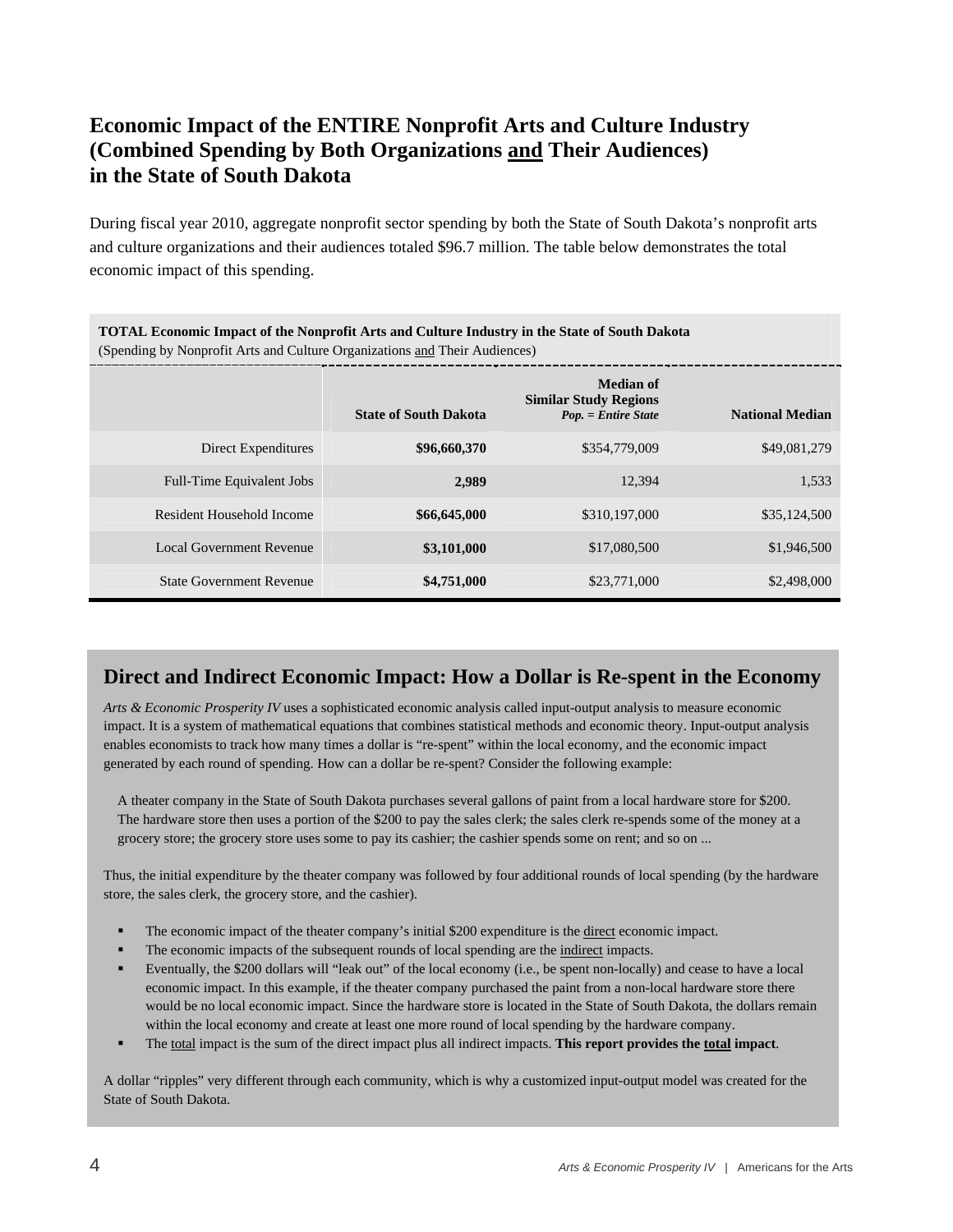"Mayors understand the connection between the arts industry and city revenues. Arts activity creates thousands of direct and indirect jobs and generates billions in government and business revenues. The arts also make our cities destinations for tourists, help attract and retain businesses, and play an important role in the economic revitalization of cities and the vibrancy of our neighborhoods."

- Philadelphia Mayor Michael A. Nutter
	- President, The United States Conference of Mayors 2012–2013

"Many businesses support the arts across the country because they intuitively understand that the arts matter, so it is great to get the facts and a clearer understanding of the links between the arts and economic prosperity."

— Stephen Jordan, Executive Director Business Civic Leadership Center U.S. Chamber of Commerce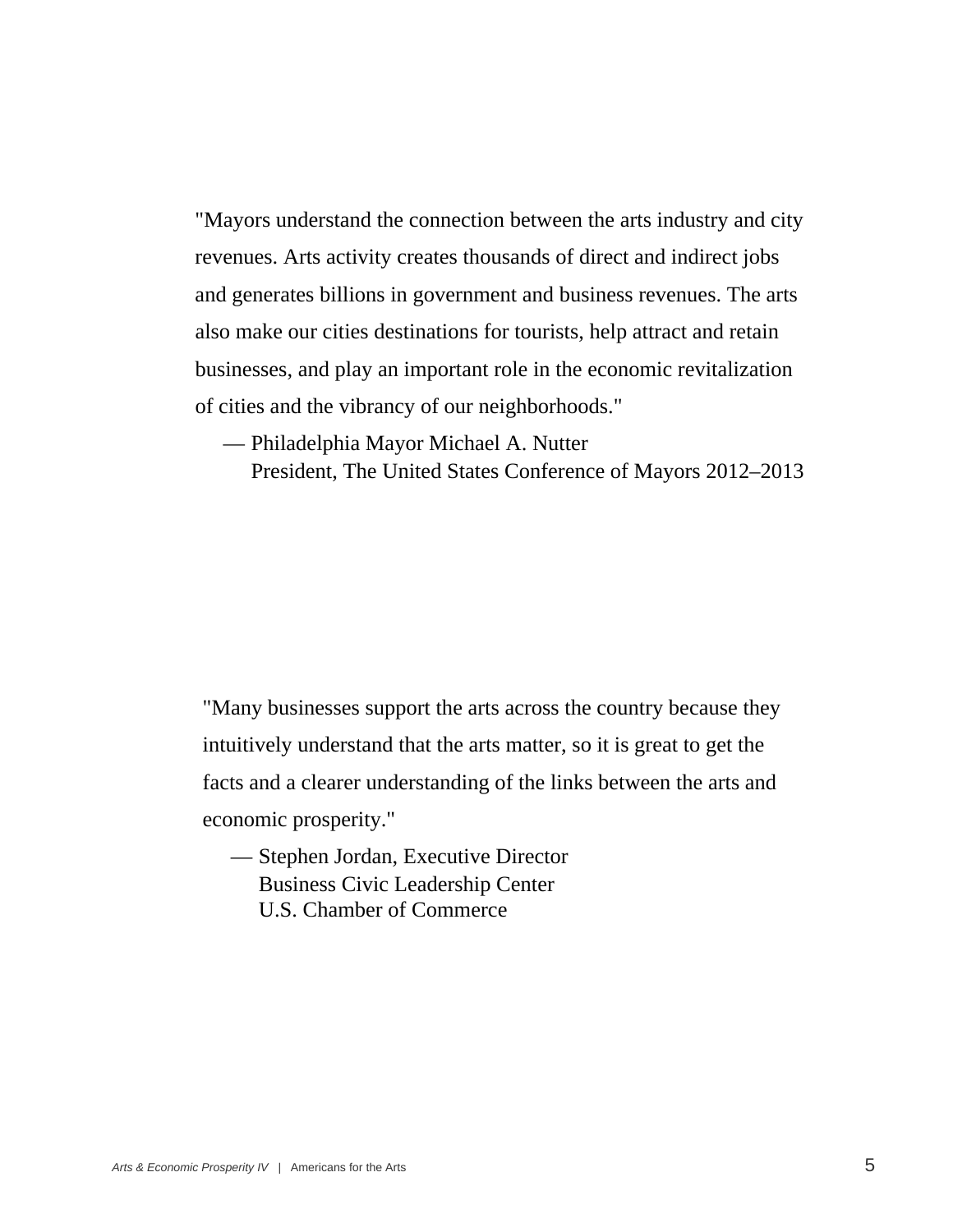#### **Economic Impact of Spending by Nonprofit Arts and Culture ORGANIZATIONS in the State of South Dakota**

Nonprofit arts and culture organizations are active contributors to their business community. They are employers, producers, and consumers. They are members of the Chamber of Commerce as well as key partners in the marketing and promotion of their cities, regions, and states. Spending by nonprofit arts and culture organizations totaled \$36.2 million in the State of South Dakota during fiscal year 2010. This spending is far-reaching: organizations pay employees, purchase supplies, contract for services, and acquire assets within their community. These actions, in turn, support jobs, create household income, and generate revenue to the local and state governments.

The State of South Dakota's nonprofit arts and culture organizations provide rewarding employment for more than just administrators, artists, curators, choreographers, and musicians. They also employ financial staff, facility managers, and salespeople. In addition, the spending by these organizations directly supports a wide array of other occupations spanning many industries (e.g., printing, event planning, legal, construction, and accounting).

Data were collected from 116 eligible nonprofit arts and culture organizations in the State of South Dakota. Each provided detailed budget information about more than 40 expenditure categories for fiscal year 2010 (e.g., labor, payments to local and nonlocal artists, operations, administration, programming, facilities, and capital expenditures/asset acquisition). The following tables demonstrates the total economic impacts of their aggregate spending.

|                                 | <b>State of South Dakota</b> | Median of<br><b>Similar Study Regions</b><br>Pop. = Entire State | <b>National Median</b> |
|---------------------------------|------------------------------|------------------------------------------------------------------|------------------------|
| Direct Expenditures             | \$36,204,342                 | \$221,745,998                                                    | \$23,141,643           |
| Full-Time Equivalent Jobs       | 1,299                        | 9.224                                                            | 791                    |
| Resident Household Income       | \$30,185,000                 | \$217,373,500                                                    | \$19,488,000           |
| Local Government Revenue        | \$943,000                    | \$10,706,500                                                     | \$867,000              |
| <b>State Government Revenue</b> | \$1,331,000                  | \$13,341,500                                                     | \$1,010,000            |

#### **TOTAL Economic Impact of Spending by Nonprofit Arts and Culture ORGANIZATIONS in the State of South Dakota**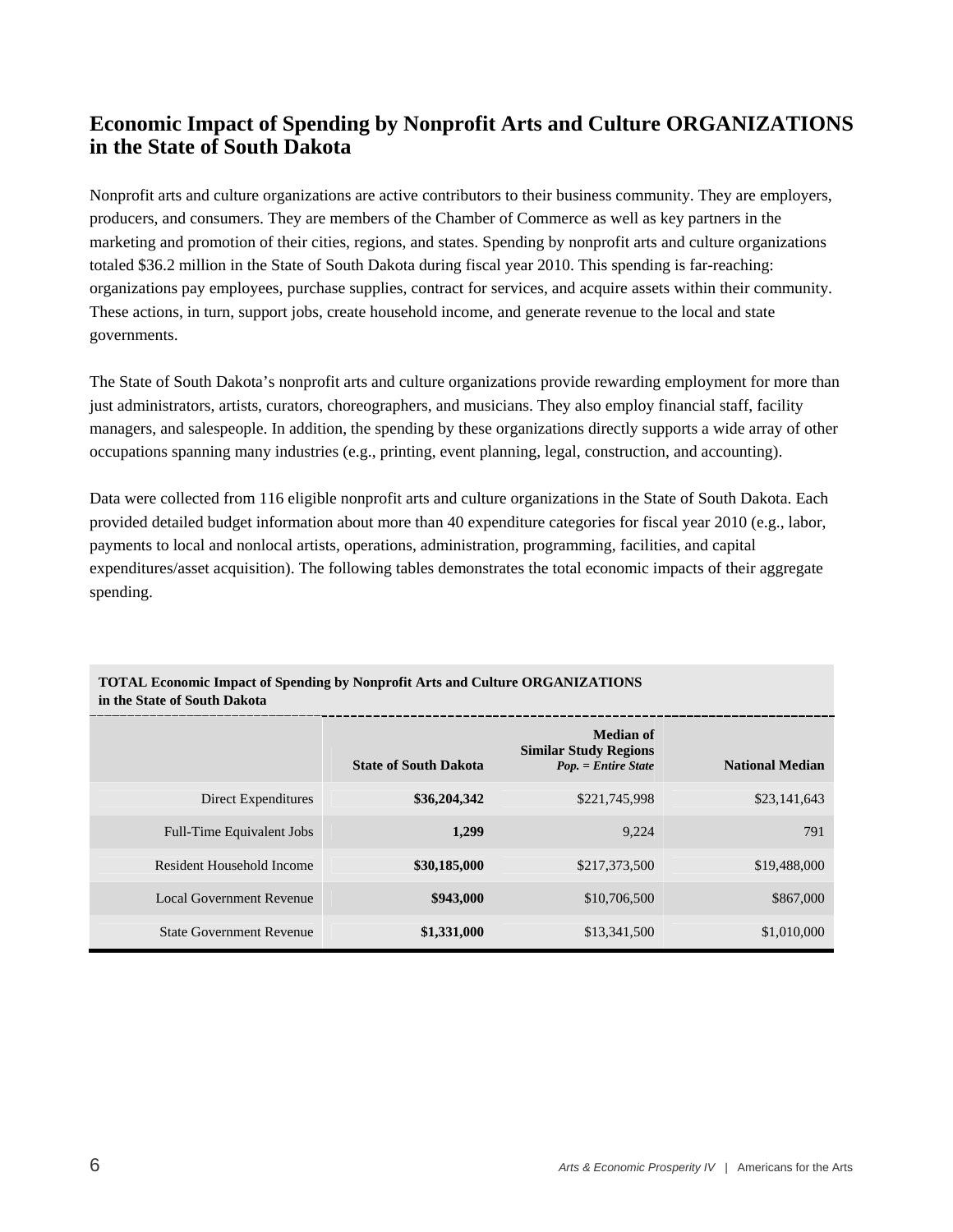#### **An Economic Impact Beyond Dollars: Volunteerism**

While arts volunteers may not have an economic impact as defined in this study, they clearly have an enormous impact by helping the State of South Dakota's nonprofit arts and culture organizations function as a viable industry. *Arts & Economic Prosperity IV* reveals a significant contribution to nonprofit arts and culture organizations as a result of volunteerism. During 2010, a total of 5,288 volunteers donated a total of 243,839 hours to the State of South Dakota's participating nonprofit arts and culture organizations. This represents a donation of time with an estimated aggregate value of \$5,208,401 (Independent Sector estimates the dollar value of the average 2010 volunteer hour to be \$21.36).

The 116 participating organizations reported an average of 46.1 volunteers who volunteered an average of 45.6 hours, for a total of 2,102 hours per organization.

#### **The Value of In-Kind Contributions to Arts Organizations**

The participating organizations were asked about the sources and value of their in-kind support. In-kind contributions are non-cash donations such as materials (e.g., office supplies from a local retailer), facilities (e.g., rent), and services (e.g., printing costs from a local printer). The 116 participating nonprofit arts and culture organizations in the State of South Dakota reported that they received in-kind contributions with an aggregate value of \$2,362,356 during fiscal year 2010. These contributions were received from a variety of sources including corporations, individuals, local and state arts agencies, and government.

> "At Aetna, we encourage our employees to be active volunteers. It's good for the employee, good for the community, and a source of corporate pride. The research also makes clear that employees who are engaged in the community are more engaged at the workplace—and that is good for business. Arts organizations are part of the fabric of a healthy community, so we are delighted to provide incentives to our workers to be regular arts volunteers."

— Floyd W. Green, III Head of Community Relations and Urban Marketing Aetna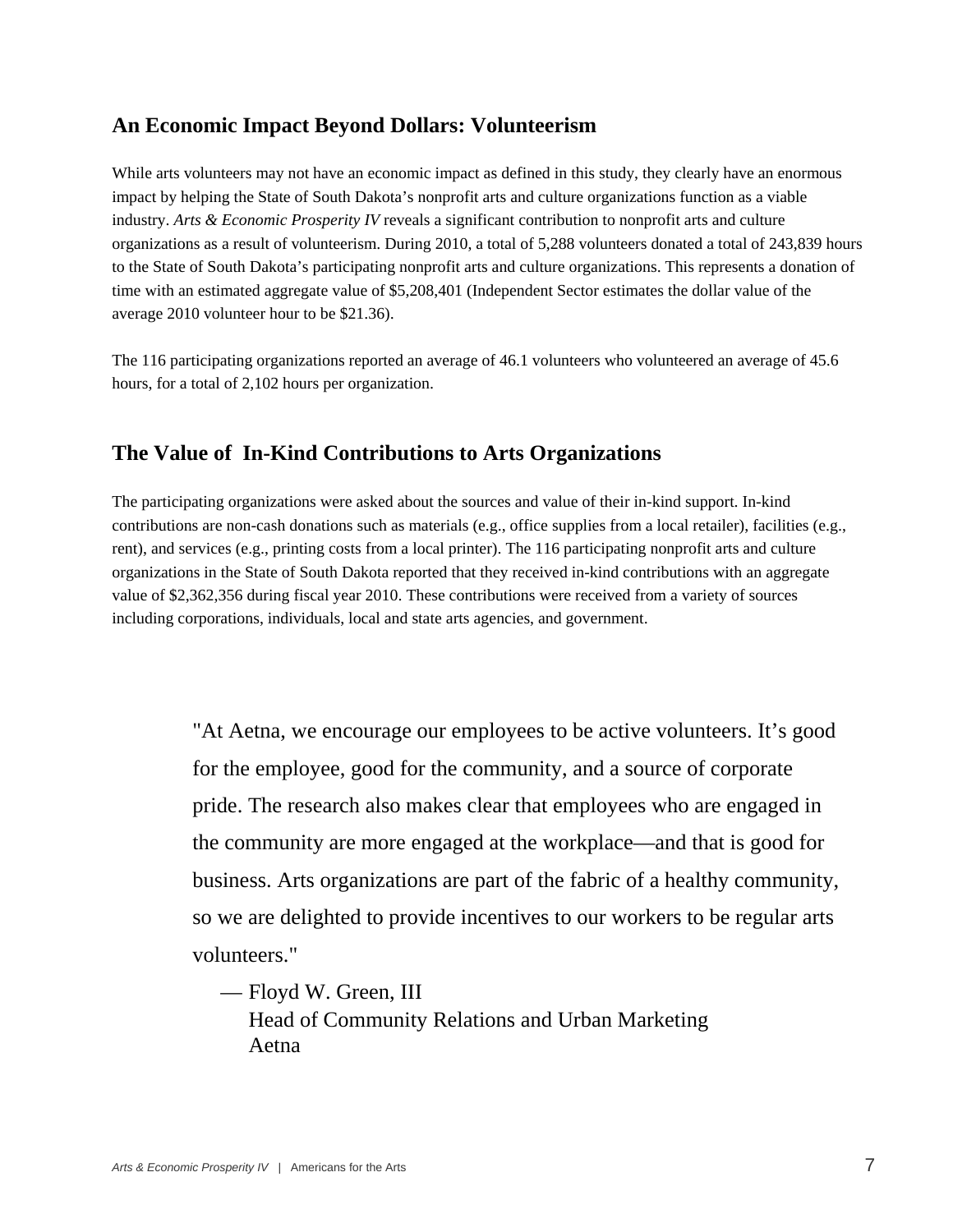## **Economic Impact of Spending by Nonprofit Arts and Culture AUDIENCES in the State of South Dakota**

The nonprofit arts and culture industry, unlike most industries, leverages a significant amount of event-related spending by its audiences. For example, when patrons attend a cultural event, they may pay to park their car, purchase dinner at a restaurant, shop in nearby stores, eat dessert after the show, and pay a babysitter upon their return home. Attendees from out of town may spend the night in a hotel. This spending generates related commerce for local businesses such as restaurants, parking garages, retail stores, and hotels.

To measure the impact of nonprofit arts and culture audiences in the State of South Dakota, data were collected from 3,312 event attendees during 2011. Researchers used an audience-intercept methodology, a standard technique in which patrons complete a written survey about their event-related spending while attending the event. In the State of South Dakota, arts attendees spend an average of \$17.20 per person, per event as a direct result of their attendance to the event. Local businesses that cater to arts and culture audiences reap the rewards of this economic activity.

The 116 participating nonprofit arts and culture organizations reported that the aggregate attendance to their events was 3.3 million during 2010. These attendees spent an estimated total of \$60.5 million, excluding the cost of event admission. The following table demonstrate the total impacts of this spending.

| In the state of south Danoia (Cachiumg the cost of event admission ) |                              |                                                                       |                        |  |
|----------------------------------------------------------------------|------------------------------|-----------------------------------------------------------------------|------------------------|--|
|                                                                      | <b>State of South Dakota</b> | <b>Median of</b><br><b>Similar Study Regions</b><br>Pop. Entire State | <b>National Median</b> |  |
| Direct Expenditures**                                                | \$60,456,028                 | \$136,854,468                                                         | \$21,573,435           |  |
| Full-Time Equivalent Jobs                                            | 1,690                        | 3.170                                                                 | 643                    |  |
| Resident Household Income                                            | \$36,460,000                 | \$72,371,500                                                          | \$12,823,000           |  |
| <b>Local Government Revenue</b>                                      | \$2,158,000                  | \$5,583,000                                                           | \$1,084,000            |  |
| <b>State Government Revenue</b>                                      | \$3,420,000                  | \$9,342,000                                                           | \$1,334,000            |  |

**TOTAL Economic Impact of Spending by Nonprofit Arts and Culture AUDIENCES in the State of South Dakota** (excluding the cost of event admission\*)

Why exclude the cost of admission? The admissions paid by attendees are excluded from the analysis because those dollars are captured in the operating budgets of the participating nonprofit arts and culture organizations and, in turn, are spent by the organization. This methodology avoids "double-counting" those dollars in the study analysis.

\*\* To calculate the total estimated audience expenditures in the State of South Dakota, first the audience expenditure findings for the individual participating communities that are located within the State (the Greater Aberdeen Area and the Greater Sioux Falls Area) were summed. The State's residency percentages and the average per person arts-related expenditure for residents and non-residents then were applied to any additional attendance data collected from organizations located within the State but outside of the individual participating communities. Finally, the results were added to the aggregate of the individual participating communities. Therefore, the total audience expenditures for the State of South Dakota do not equal the State's average per person event-related expenditure for residents multiplied by the State's total estimated resident attendance plus the State's average per person event-related expenditure for non-residents multiplied by the State's total estimated nonresident attendance.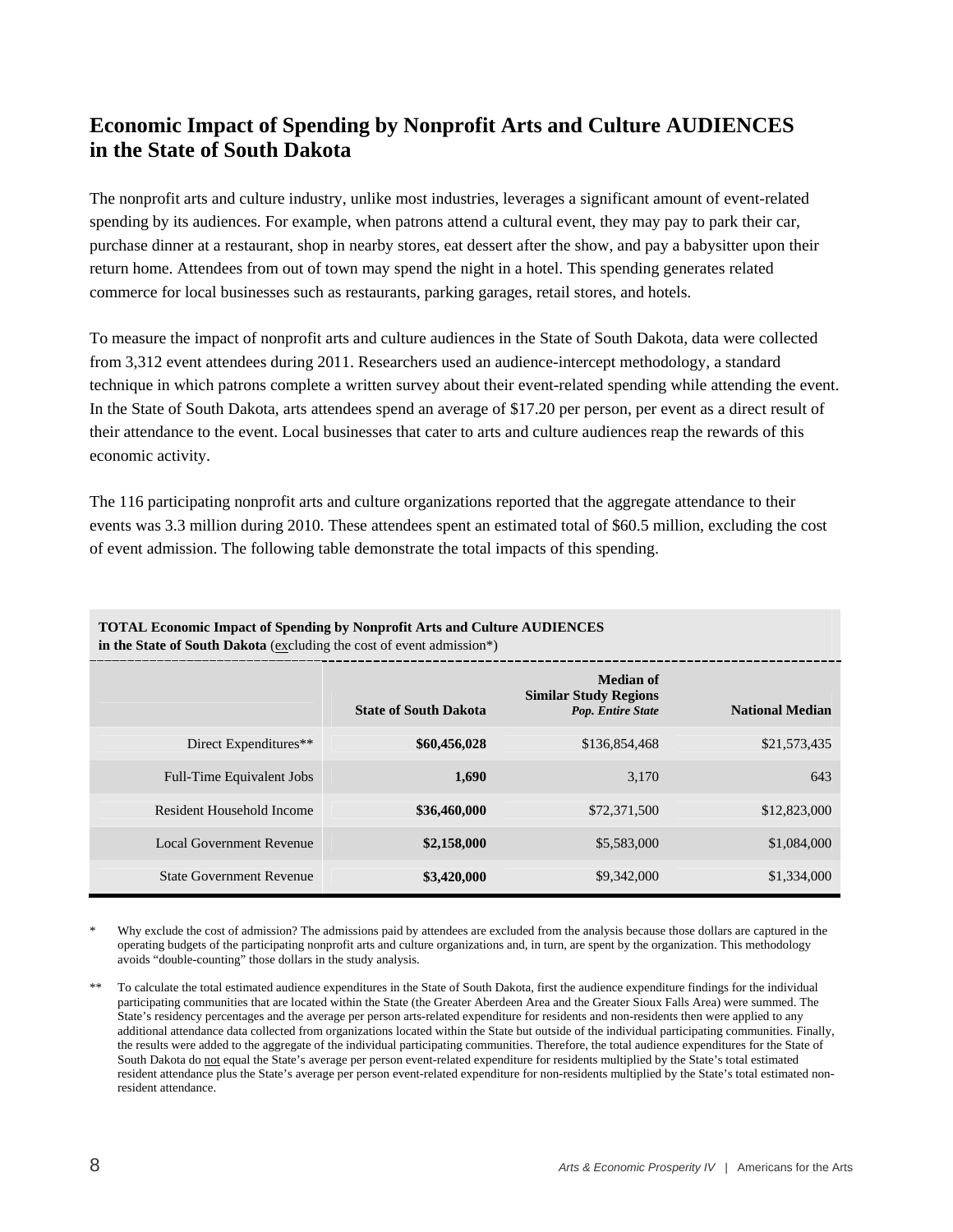#### **Cultural Tourists Spend More**

The 3,312 audience survey respondents were asked to provide the ZIP code of their primary residence, enabling researchers to determine which attendees were local residents (live within the State of South Dakota) and which were non-residents (live outside the State of South Dakota). In the State of South Dakota, researchers estimate that 90.2 percent of the 3.3 million nonprofit arts attendees were residents; 9.8 percent were non-residents.

Non-resident attendees spend an average of 216 percent more per person than local attendees (\$44.77 vs. \$14.19) as a result of their attendance to cultural events. As would be expected from a traveler, higher spending was typically found in the categories of lodging, meals, and transportation. When a community attracts cultural tourists, it harnesses significant economic rewards.

| Event-Related Spending by Arts and Culture Event Attendees Totaled \$60.5 million<br>in the State of South Dakota (excluding the cost of event admission) |                  |                      |                                                               |  |
|-----------------------------------------------------------------------------------------------------------------------------------------------------------|------------------|----------------------|---------------------------------------------------------------|--|
|                                                                                                                                                           | <b>Residents</b> | <b>Non-Residents</b> | All<br><b>State of South Dakota</b><br><b>Event Attendees</b> |  |
| <b>Total Attendance</b>                                                                                                                                   | 3.000.450        | 325.991              | 3,326,441                                                     |  |
| Percent of Attendees                                                                                                                                      | 90.2 percent     | 9.8 percent          | 100 percent                                                   |  |
| Average Dollars Spent Per Attendee                                                                                                                        | \$14.19          | \$44.77              | \$17.20                                                       |  |
| <b>Direct Event-Related Expenditures</b>                                                                                                                  | \$39,085,944     | \$21,370,084         | \$60,456,028                                                  |  |

#### **Nonprofit Arts and Culture Event Attendees Spend an Average of \$17.20 Per Person**

**in the State of South Dakota** (excluding the cost of event admission)

|                                    | <b>Residents</b> | <b>Non-Residents</b> | All<br><b>State of South Dakota</b><br><b>Event Attendees</b> |
|------------------------------------|------------------|----------------------|---------------------------------------------------------------|
| Refreshments/Snacks During Event   | \$1.46           | \$2.56               | \$1.57                                                        |
| Meals Before/After Event           | \$6.50           | \$12.31              | \$7.07                                                        |
| Souvenirs and Gifts                | \$0.99           | \$2.67               | \$1.15                                                        |
| Clothing and Accessories           | \$0.59           | \$1.15               | \$0.65                                                        |
| Ground Transportation              | \$1.72           | \$6.31               | \$2.17                                                        |
| Event-Related Child Care           | \$0.28           | \$0.26               | \$0.28                                                        |
| Overnight Lodging (one night only) | \$1.47           | \$15.37              | \$2.84                                                        |
| Other                              | \$1.18           | \$4.14               | \$1.47                                                        |
| <b>Total Per Person Spending</b>   | \$14.19          | \$44.77              | \$17.20                                                       |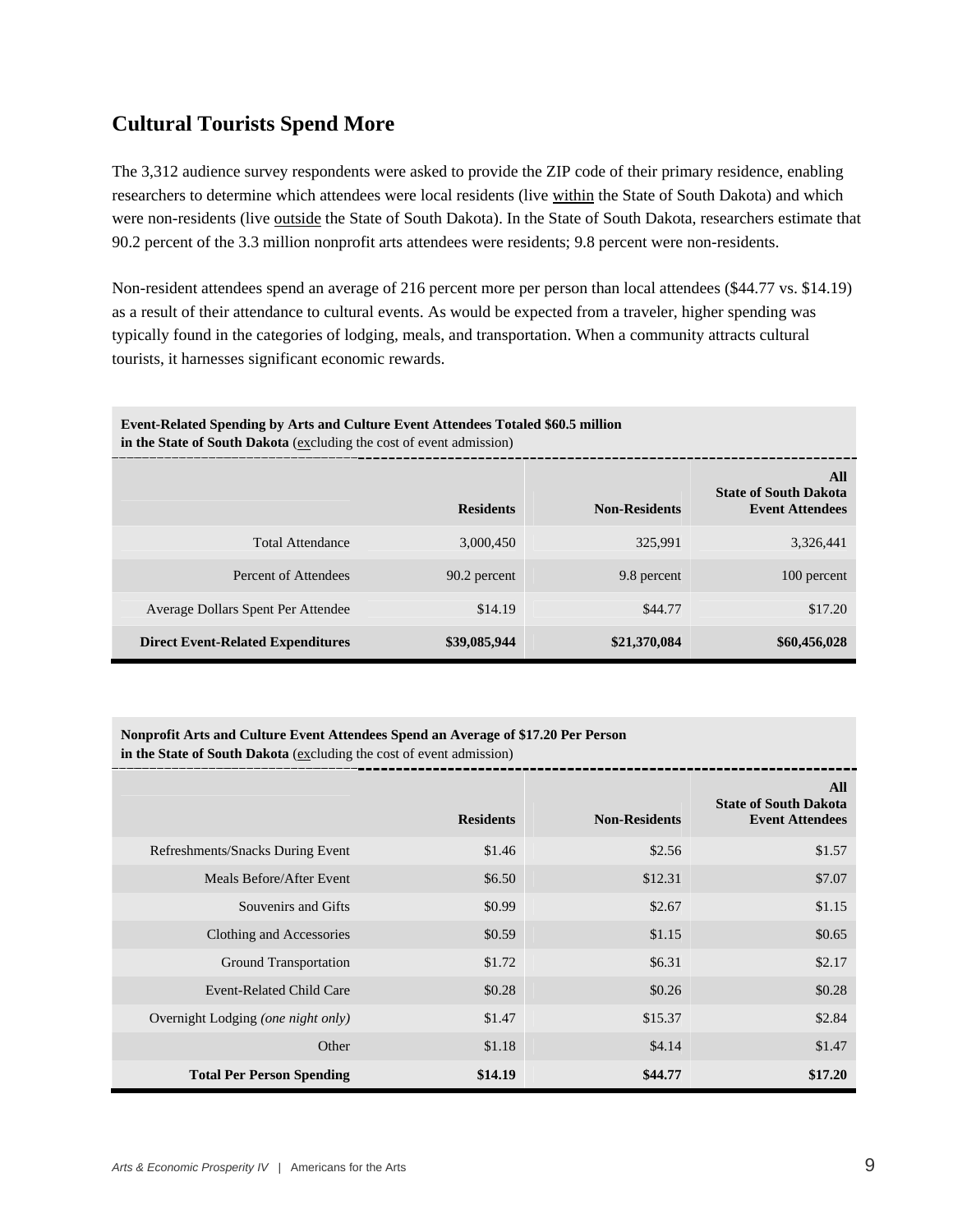#### **Cultural Events Attract New Dollars and Retain Local Dollars**

The State of South Dakota's nonprofit arts and culture sector provides attractions that draw visitors to the community. In fact, 66.9 percent of all non-resident survey respondents reported that the primary reason for their trip was "specifically to attend this arts/cultural event."

In addition, 20.9 percent of the State of South Dakota's non-resident survey respondents reported that they will spend at least one night away from home in the State of South Dakota as a direct result of attending the cultural event. Non-resident attendees who stay overnight in paid lodging spend an average of \$139.01 per person as a result of their attendance—significantly more than the overall per person average for all non-resident attendees to events in the State of South Dakota \$44.77.

Finally, the audience survey respondents were asked, "If this event were not happening, would you have traveled to another community to attend a similar cultural experience?"

- 35.3 percent of the State of South Dakota's resident cultural attendees report that *they would have traveled to a different community in order to attend a similar cultural experience*.
- 44.9 percent of the State of South Dakota's non-resident cultural attendees report *the same*.

These figures demonstrate the economic impact of the nonprofit arts and culture in the purest sense. If a community does not provide a variety of artistic and cultural experiences, it will fail to attract the new dollars of cultural tourists. It will also lose the discretionary spending of its local residents who will travel elsewhere to experience the arts.

"As a banker, I have visited businesses in almost every city and town in Oklahoma. There is a visible difference in places with a vibrant arts community. I see people looking for places to park, stores staying open late, and restaurants packed with diners … the business day is extended and the cash registers are ringing."

— Ken Fergeson Chairman & CEO, NBanC Past President, American Bankers Association

#### **Cultural Attendees are Artists!**

 41.6 percent of the State of South Dakota's arts attendees report that they actively participate in the creation of the arts (e.g., sing in a choir, act in a community play, paint or draw, play an instrument).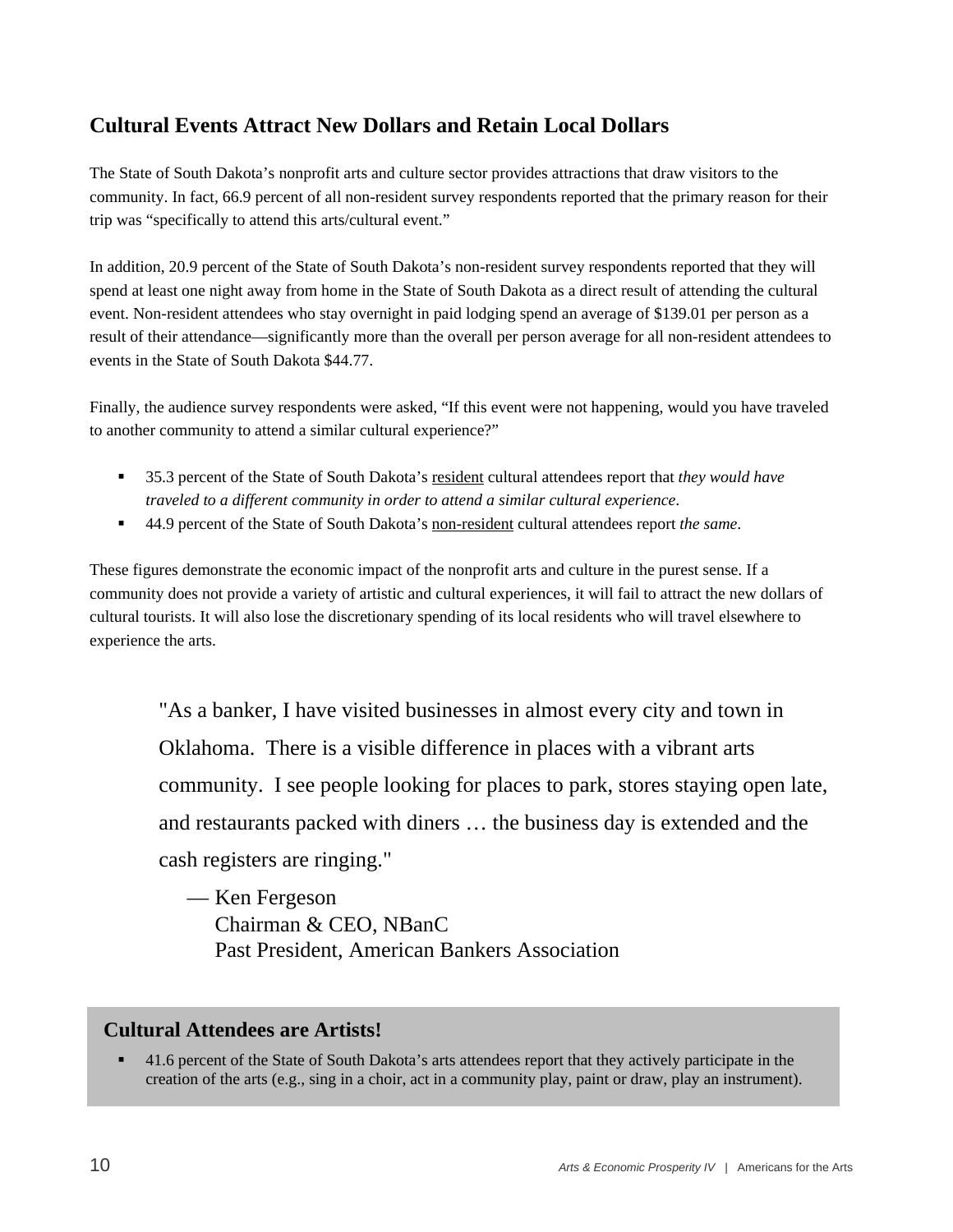# **Conclusion**

The nonprofit arts and culture are a \$96.7 million industry in the State of South Dakota—one that supports 2,989 full-time equivalent jobs and generates \$7.9 million in local and state government revenue. Nonprofit arts and culture organizations, which spend \$36.2 million annually, leverage a remarkable \$60.5 million in additional spending by arts and culture audiences—spending that pumps vital revenue into local restaurants, hotels, retail stores, parking garages, and other businesses. By demonstrating that investing in the arts and culture yields economic benefits, *Arts & Economic Prosperity IV* lays to rest a common misconception: that communities support the arts and culture at the expense of local economic development. In fact, they are investing in an industry that supports jobs, generates government revenue, and is a cornerstone of tourism. This report shows conclusively that **the arts mean business!**

> "Disney has a rich legacy in animation, film and storytelling, so naturally we consider the arts to be an essential part of our business, as well as an essential element of our communities. We have seen how the arts not only enrich American life, but also support millions of jobs across the country, generate billions of dollars in economic impact, and help drive the family-vacation industry. By investing in the arts, we plant seeds for the future and make our communities better places to live."

— Meg Crofton, President

Walt Disney World Parks & Resorts Operations, U.S. and France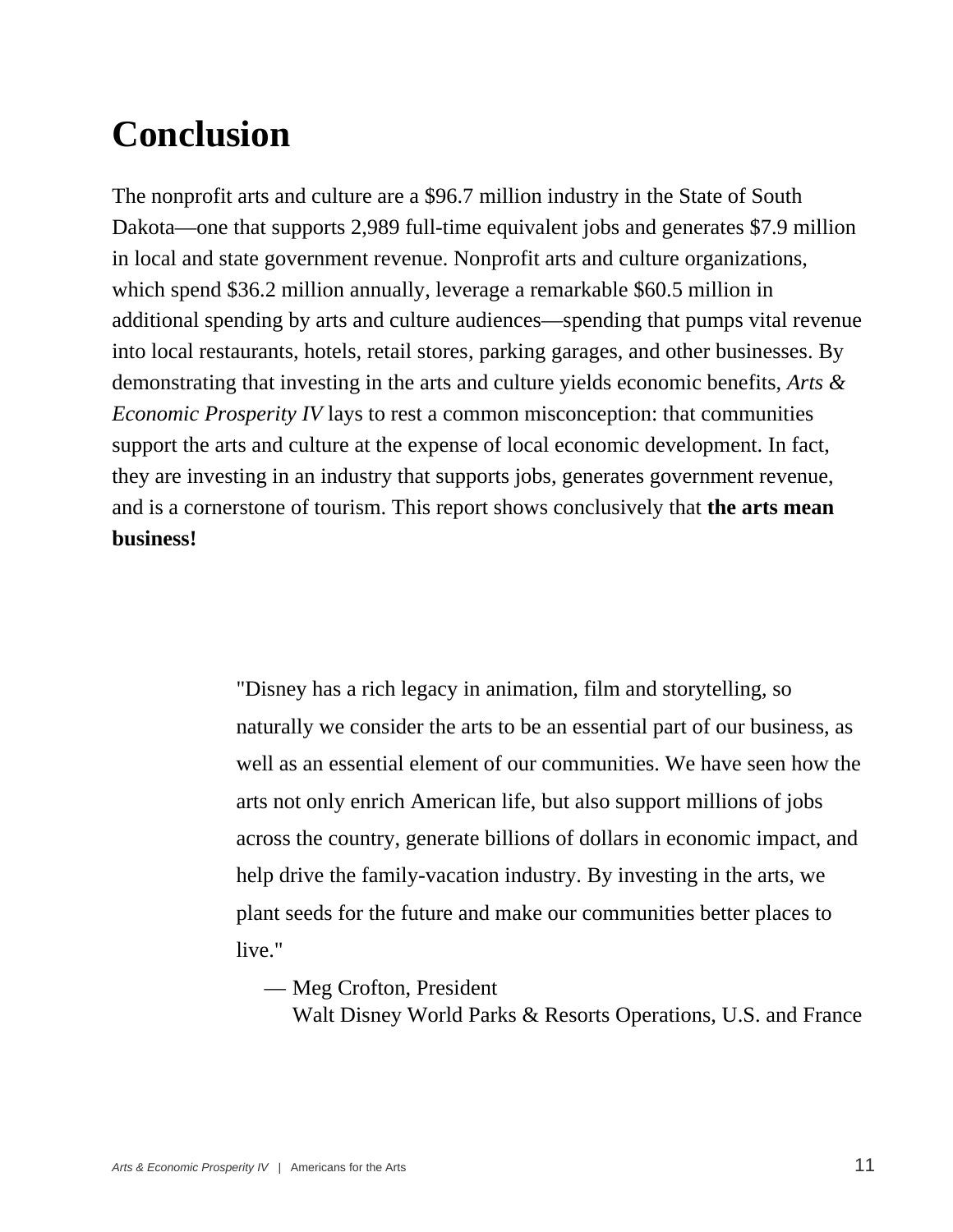"A vibrant arts environment stimulates and sustains a richer quality of life and economic health. In Delaware, where the arts are among our top 10 employers, we see how the arts contribute to the renaissance of downtown areas, enhance our educational system, and attract new businesses and residents to the state."

— Governor Jack A. Markell Chair, National Governors Association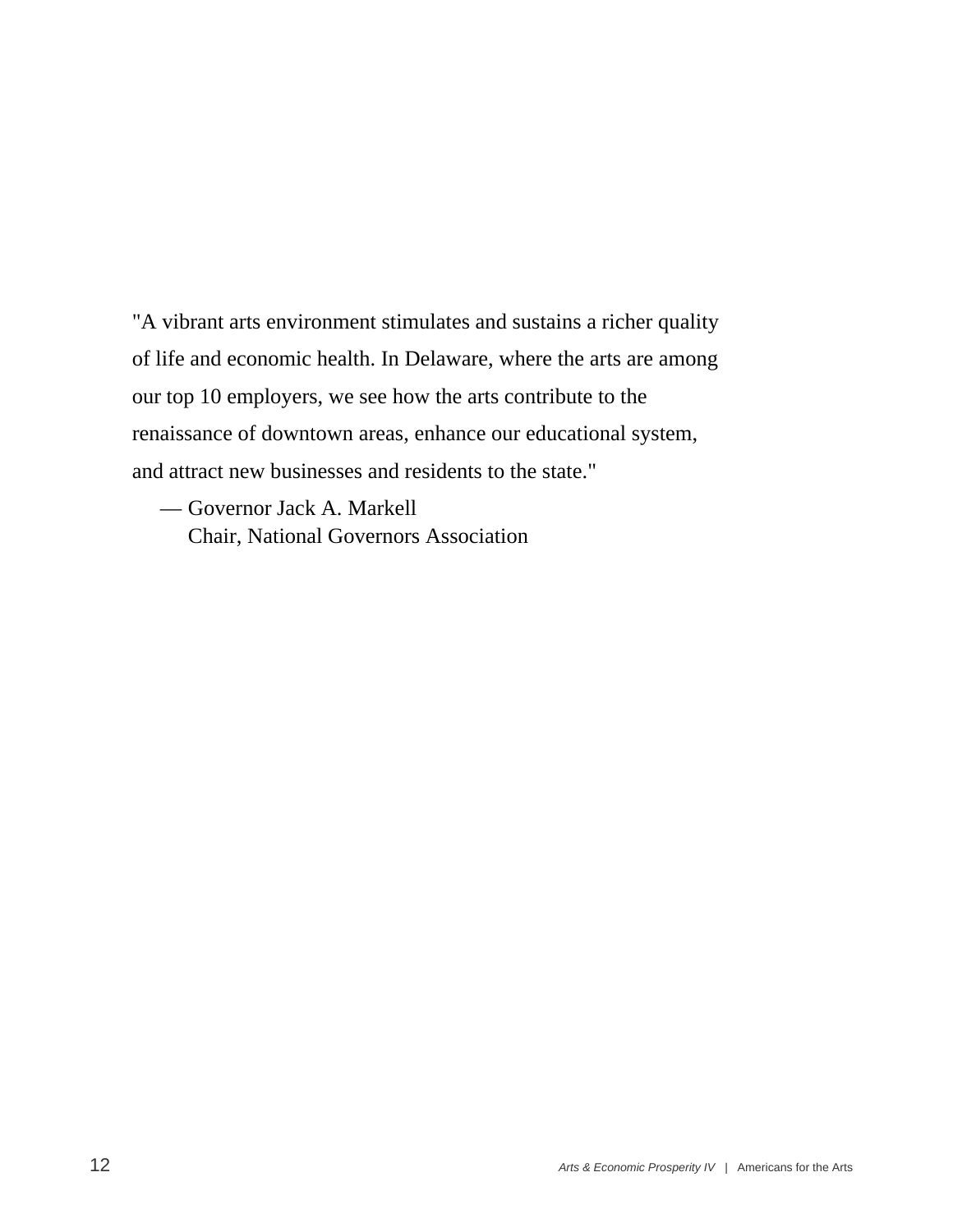# **The** *Arts & Economic Prosperity IV* **Calculator**

To make it easier to compare the economic impacts of different organizations within the State of South Dakota, the project researchers calculated the economic impact per \$100,000 of direct spending by nonprofit arts and culture organizations and their audiences.

## **Economic Impact Per \$100,000 of Direct Spending by ORGANIZATIONS**

For every \$100,000 in direct spending by a nonprofit arts and culture organization in the State of South Dakota, there was the following total economic impact.

#### **TABLE 1:**

**Ratios of Economic Impact Per \$100,000 of Direct Spending by Nonprofit Arts and Culture Organizations in the State of South Dakota** 

|                                 | <b>State of South Dakota</b> | <b>Median of</b><br><b>Similar Study Regions</b><br>Pop. = Entire State | <b>National Median</b> |
|---------------------------------|------------------------------|-------------------------------------------------------------------------|------------------------|
| Full-Time Equivalent Jobs       | 3.59                         | 3.62                                                                    | 3.46                   |
| Resident Household Income       | \$83,374                     | \$88,670                                                                | \$82,084               |
| Local Government Revenue        | \$2,605                      | \$3,683                                                                 | \$3,819                |
| <b>State Government Revenue</b> | \$3,676                      | \$5,514                                                                 | \$4,656                |

#### **An Example of How to Use the Organizational Spending Calculator Table** (above):

An administrator from a nonprofit arts and culture organization that has total expenditures of \$250,000 wants to determine the organization's total economic impact on full-time equivalent (FTE) employment in the State of South Dakota. The administrator would:

- 1. Determine the amount spent by the nonprofit arts and culture organization;
- 2. Divide the total expenditure by 100,000; and
- 3. Multiply that figure by the FTE employment ratio per \$100,000 for the State of South Dakota.

Thus, \$250,000 divided by 100,000 equals 2.5; 2.5 times 3.59 (from the top row of data on Table 1 above) equals a total of 9.0 full-time equivalent jobs supported (both directly and indirectly) within the State of South Dakota by that nonprofit arts and culture organization. Using the same procedure, the estimate can be calculated for resident household income and local and state government revenue.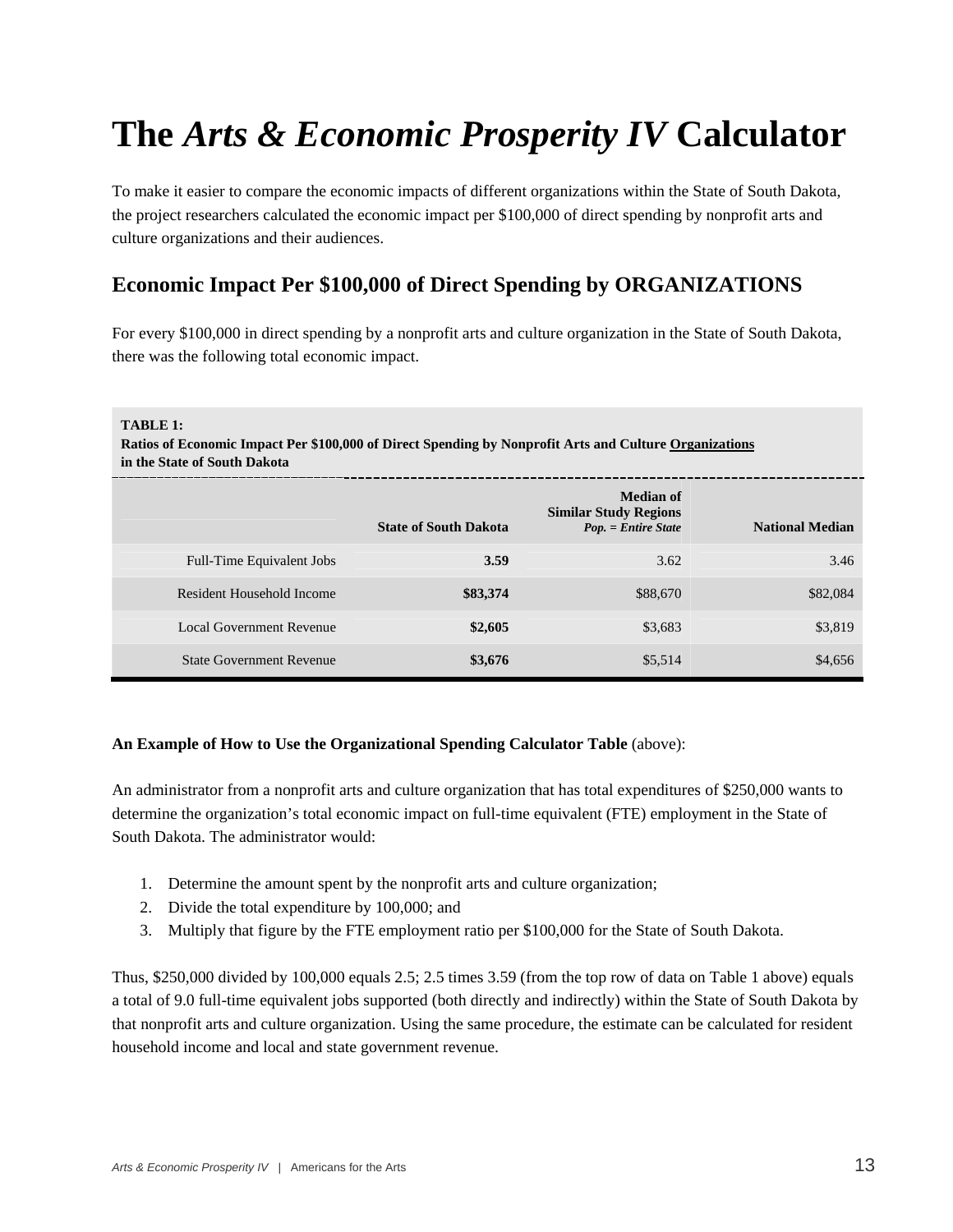#### **Economic Impact Per \$100,000 of Direct Spending by AUDIENCES**

The economic impact of event-related spending by arts audiences can also be derived for individual or groups of nonprofit arts and culture organizations and events in the State of South Dakota.

The first step is to determine the total estimated event-related spending by arts and culture event attendees (excluding the cost of admission). To derive this figure, multiply the average per person event-related expenditure in the State of South Dakota by the total event attendance. The ratios of economic impact per \$100,000 in direct spending can then be used to determine the total economic impact of the total estimated audience spending.

**TABLE 2:** 

|  |  | Average Per Person Event-Related Spending by All Arts and Culture Event Attendees |  |
|--|--|-----------------------------------------------------------------------------------|--|
|  |  |                                                                                   |  |

in the State of South Dakota (excluding the cost of event admission)

|                                    | <b>State of South Dakota</b> | <b>Median of</b><br><b>Similar Study Regions</b><br>Pop. = Entire State | <b>National Median</b> |
|------------------------------------|------------------------------|-------------------------------------------------------------------------|------------------------|
| Refreshments/Snacks During Event   | \$1.57                       | \$2.58                                                                  | \$3.02                 |
| Meals Before/After Event           | \$7.07                       | \$8.92                                                                  | \$10.12                |
| Souvenirs and Gifts                | \$1.15                       | \$2.49                                                                  | \$2.74                 |
| Clothing and Accessories           | \$0.65                       | \$0.97                                                                  | \$1.31                 |
| <b>Ground Transportation</b>       | \$2.17                       | \$2.32                                                                  | \$2.65                 |
| <b>Event-Related Child Care</b>    | \$0.28                       | \$0.31                                                                  | \$0.36                 |
| Overnight Lodging (one night only) | \$2.84                       | \$2.48                                                                  | \$3.51                 |
| Other                              | \$1.47                       | \$1.02                                                                  | \$0.89                 |
| <b>Total Per Person Spending</b>   | \$17.20                      | \$22.71                                                                 | \$24.60                |

#### **TABLE 3:**

**Ratios of Economic Impact Per \$100,000 of Direct Spending by Nonprofit Arts and Culture Audiences in the State of South Dakota** 

|                                 | <b>State of South Dakota</b> | <b>Median of</b><br><b>Similar Study Regions</b><br>Pop. = Entire State | <b>National Median</b> |
|---------------------------------|------------------------------|-------------------------------------------------------------------------|------------------------|
| Full-Time Equivalent Jobs       | 2.80                         | 2.67                                                                    | 2.69                   |
| Resident Household Income       | \$60,308                     | \$63,913                                                                | \$57,140               |
| Local Government Revenue        | \$3,570                      | \$4,929                                                                 | \$5,100                |
| <b>State Government Revenue</b> | \$5,657                      | \$6,901                                                                 | \$5,802                |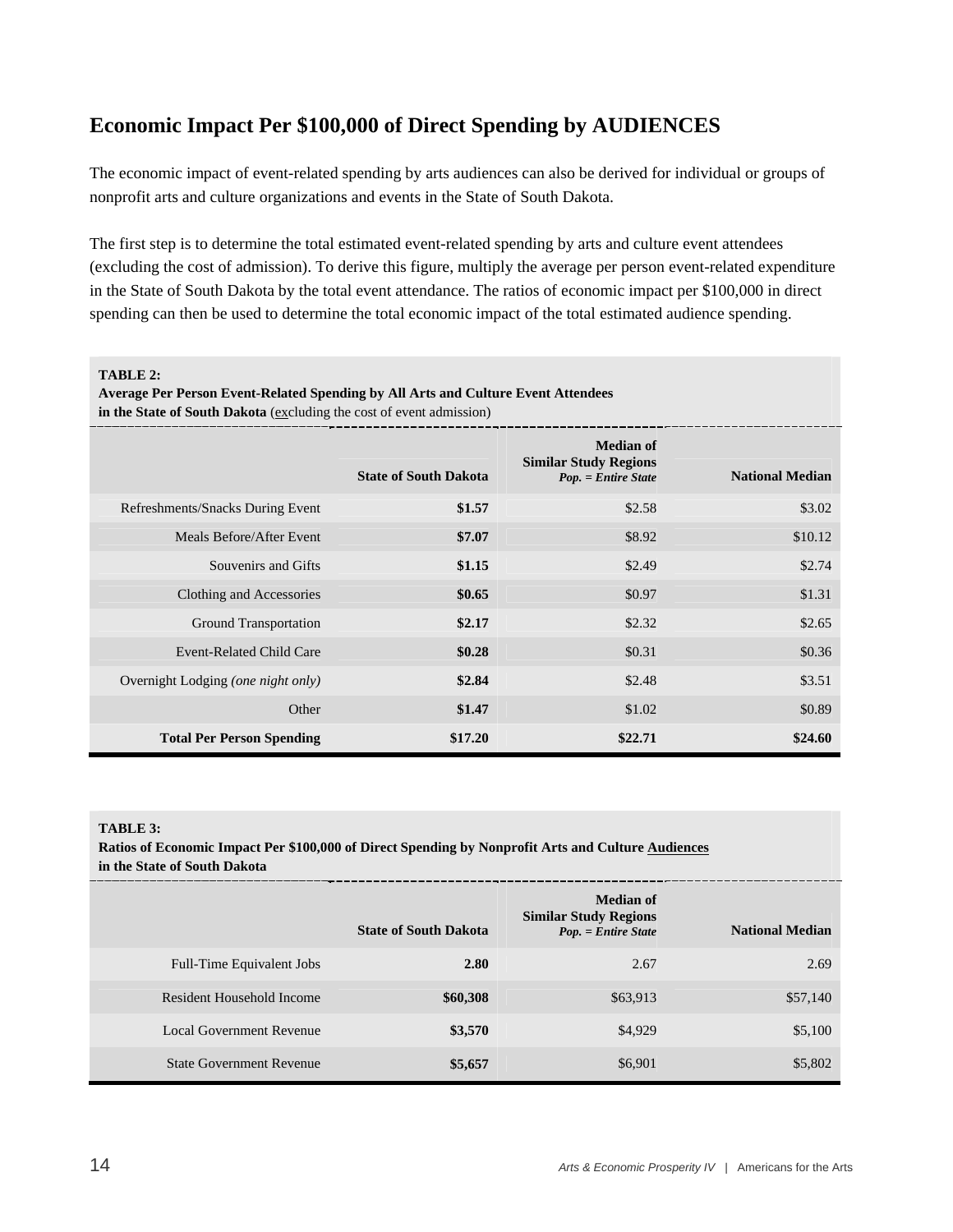#### **An Example of How to Use the Audience Spending Calculator Tables** (on the preceding page):

An administrator wants to determine the total economic impact of the 25,000 total attendees to his/her organization's nonprofit arts and culture events on full-time equivalent (FTE) employment in the State of South Dakota. The administrator would:

- 1. Determine the total estimated audience spending by multiplying the average per person expenditure for the State of South Dakota by the total attendance to nonprofit arts and culture events;
- 2. Divide the resulting total estimated audience spending by 100,000; and
- 3. Multiply that figure by the FTE employment ratio per \$100,000 for the State of South Dakota.

Thus, 25,000 times \$17.20 (from the bottom row of data on Table 2 on the preceding page) equals \$430,000; \$430,000 divided by 100,000 equals 4.30; 4.30 times 2.80 (from the top row of data on Table 3 on the preceding page) equals a total of 12.0 full-time equivalent jobs supported (both directly and indirectly) within the State of South Dakota by that nonprofit arts and culture organization. Using the same procedure, the estimate can be calculated for resident household income and local and state government revenue.

#### **Making Comparisons with Similar Study Regions**

For the purpose of this research project, the geographic region being studied is defined as the State of South Dakota. According to the most recent data available from the U.S. Census Bureau, the population of the State of South Dakota was estimated to be 812,383 during 2010. For comparison purposes, more than 300 pages of detailed data tables containing the study results for all 182 participating study regions are located in Appendix B of the National Statistical Report. The data tables are stratified by population, making it easy to compare the findings for the State of South Dakota to the findings for similarly populated study regions (as well as any other participating study regions that are considered valid comparison cohorts).

**All of the national study publications are available both by download (free) and hardcopy (for purchase) at www.AmericansForTheArts.org/EconomicImpact**.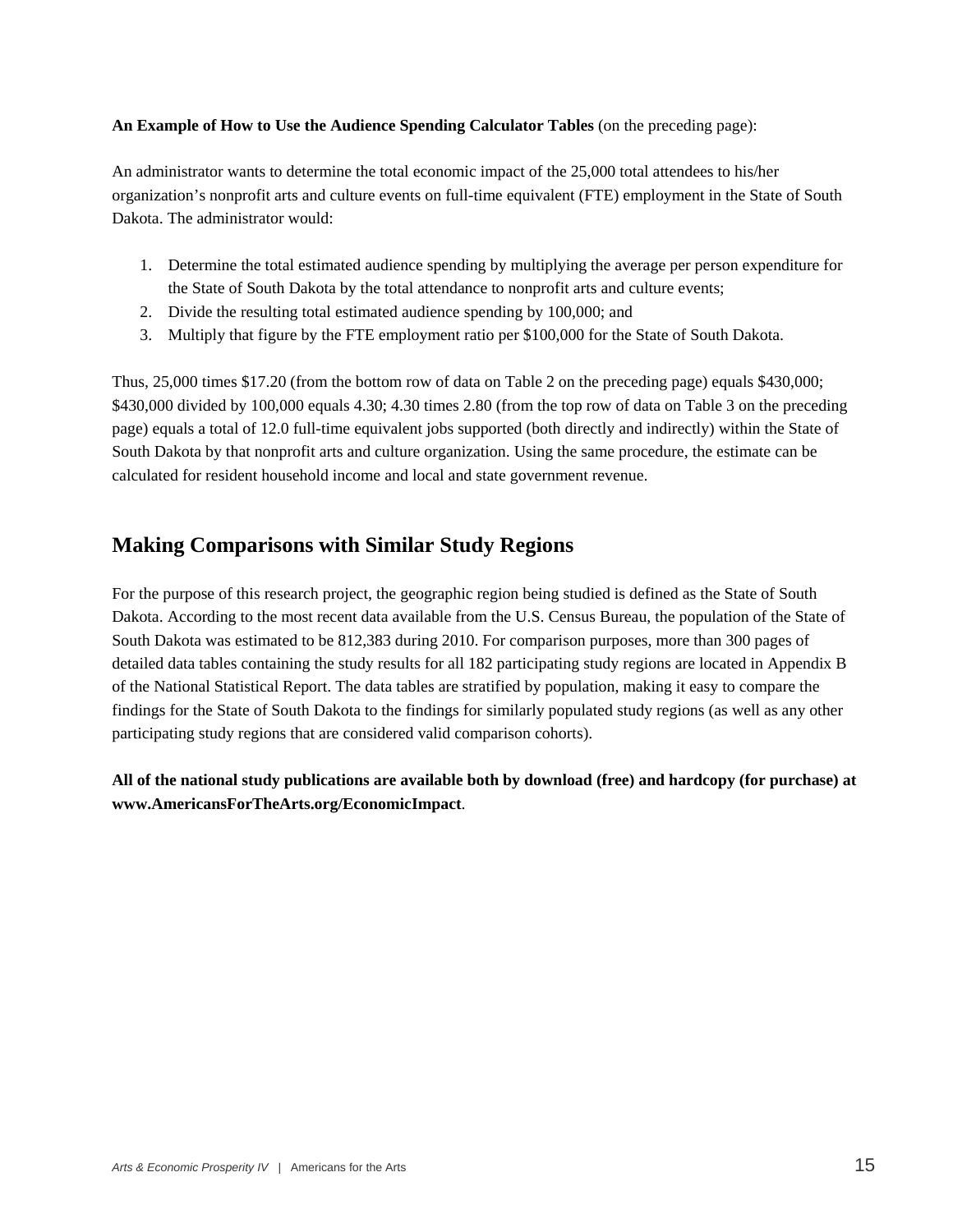"The success of my family's business depends on finding and cultivating a creative and innovative workforce. I have witnessed firsthand the power of the arts in building these business skills. When we participate personally in the arts, we strengthen our 'creativity muscles,' which makes us not just a better ceramicist or chorus member, but a more creative worker—better able to identify challenges and innovative business solutions. This is one reason why the arts remain an important part of my personal and corporate philanthropy."

— Christopher Forbes, Vice Chairman, Forbes, Inc.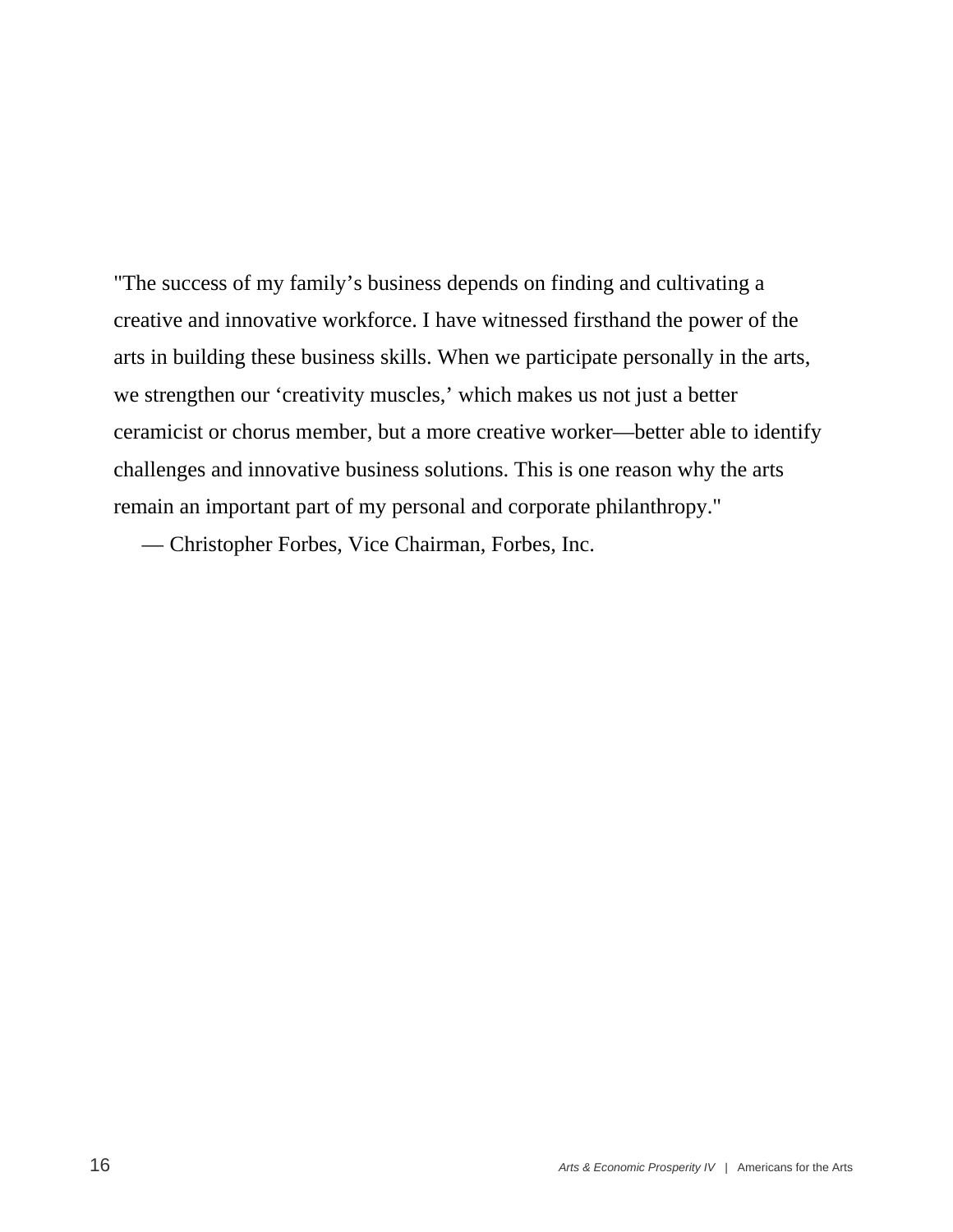# **About This Study**

The *Arts & Economic Prosperity IV* study was conducted by Americans for the Arts to document the economic impact of the nonprofit arts and culture industry in 182 communities and regions (139 cities and counties, 31 multi-city or multi-county regions, and 10 states, and two individual arts districts)—representing all 50 U.S. states and the District of Columbia.

The diverse communities range in population (1,600 to four million) and type (rural to urban). The study focuses solely on nonprofit arts and culture organizations and their audiences. Public arts councils and public presenting facilities/institutions are included as are select programs embedded within another organization (that have their own budget and play a substantial role in the cultural life of the community). The study excludes spending by individual artists and the for-profit arts and entertainment sector (e.g., Broadway or the motion picture industry). Detailed expenditure data were collected from 9,731 arts and culture organizations and 151,802 of their attendees. The project economists, from the Georgia Institute of Technology, customized inputoutput analysis models for each study region to provide specific and reliable economic impact data about their nonprofit arts and culture industry, specifically full-time equivalent jobs, household income, and local and state government revenue.

#### **The 182 Local, Regional, and Statewide Study Partners**

Americans for the Arts published a Call for Participants in 2010 seeking communities interested in participating in the *Arts & Economic Prosperity IV* study. Of the more than 200 potential partners that expressed interest, 182 agreed to participate and complete four participation criteria: (1) identify and code the universe of nonprofit arts and culture organizations in their study region; (2) assist

researchers with the collection of detailed financial and attendance data from those organizations; (3) conduct audience-intercept surveys at cultural events; and (4) pay a modest cost-sharing fee (no community was refused participation for an inability to pay).

**The South Dakota Arts Council responded to the 2010 Call for Participants, and agreed to complete the required participation criteria.** 

#### **Surveys of Nonprofit Arts and Culture ORGANIZATIONS**

Each of the 182 study regions attempted to identify its comprehensive universe of nonprofit arts and culture organizations using the Urban Institute's National Taxonomy of Exempt Entity (NTEE) coding system as a guideline. The NTEE system developed by the National Center for Charitable Statistics at the Urban Institute—is a definitive classification system for nonprofit organizations recognized as tax exempt by the Internal Revenue Code. This system divides the entire universe of nonprofit organizations into 10 Major categories, including "Arts, Culture, and Humanities." The Urban Institute reports that 113,000 nonprofit arts and culture organizations were registered with the IRS in 2010, up from 94,450 in 2005.

The following NTEE "Arts, Culture, and Humanities" subcategories were included in this study: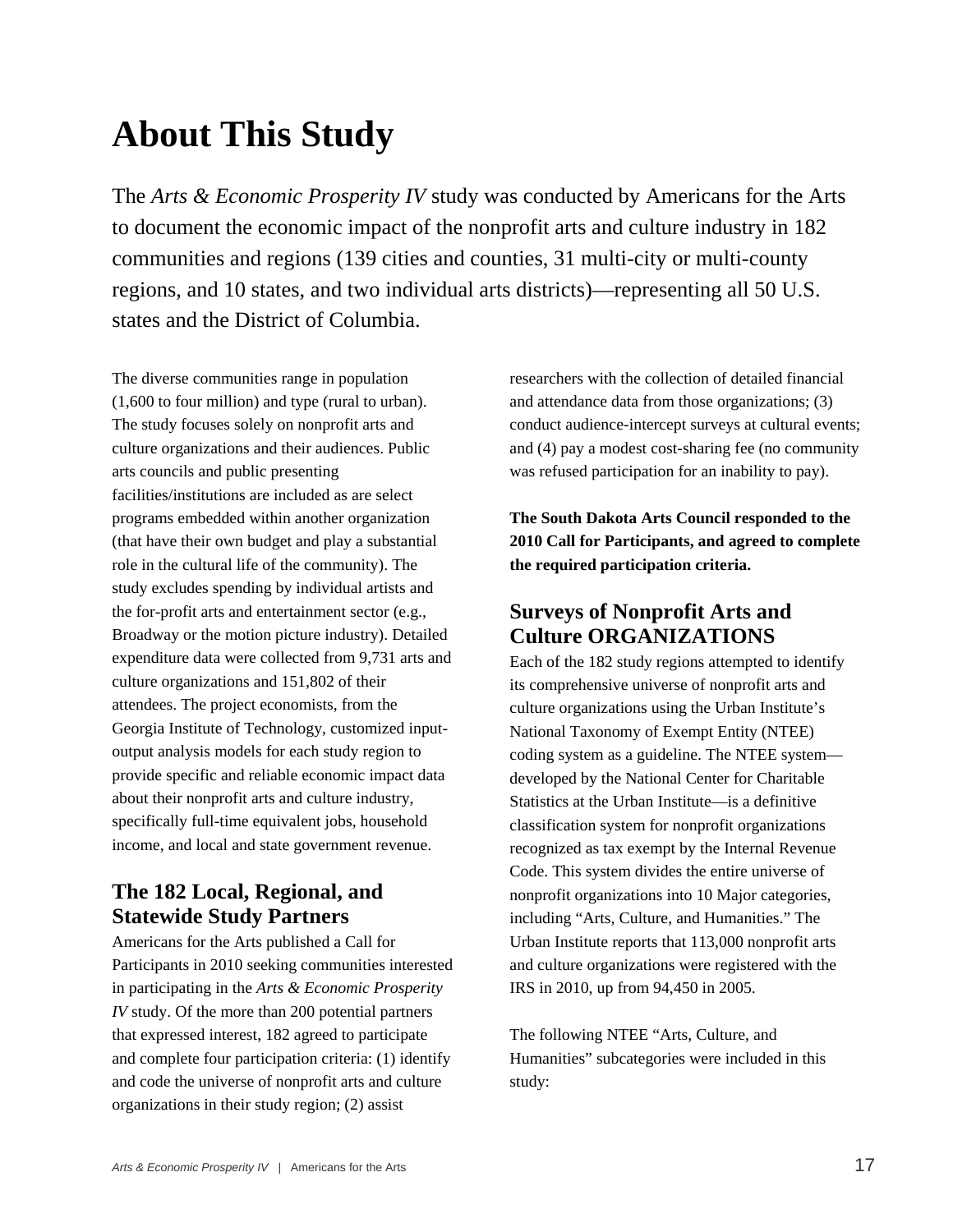- A01 Alliances and Advocacy
- A02 Management and Technical Assistance
- A03 Professional Societies and Associations
- A05 Research Institutes and Public Policy Analysis
- A11 Single Organization Support
- A12 Fund Raising and Fund Distribution
- A19 Support (not elsewhere classified)
- A20 Arts and Culture (general)
- A23 Cultural and Ethnic Awareness
- A24 Folk Arts
- $\blacksquare$  A25 Arts Education
- A26 Arts and Humanities Councils and Agencies
- A27 Community Celebrations
- A30 Media and Communications (general)
- A31 Film and Video
- A32 Television
- A33 Printing and Publishing
- A34 Radio
- A40 Visual Arts (general)
- A50 Museums (general)
- A51 Art Museums
- A52 Children's Museums
- A53 Folk Arts Museums
- A54 History Museums
- A56 Natural History and Natural Science Museums
- A57 Science and Technology Museums
- $\blacksquare$  A60 Performing Arts (general)
- A61 Performing Arts Centers
- A62 Dance
- A63 Ballet
- A65 Theatre
- A68 Music
- A69 Symphony Orchestras
- A6A Opera
- A6B Singing and Choral Groups
- $\blacksquare$  A6C Bands and Ensembles
- A6E Performing Arts Schools
- A70 Humanities (general)
- A80 Historical Organizations (general)
- A82 Historical Societies and Historic Preservation
- A84 Commemorative Events
- A90 Arts Services (general)
- $\blacksquare$  A99 Arts, Culture, and Humanities (miscellaneous)

In addition to the organization types above, the study partners were encouraged to include other types of eligible organizations if they play a

substantial role in the cultural life of the community or if their primary purpose is to promote participation in, appreciation for, and understanding of the visual, performing, folk, and media arts. These include government-owned or government-operated cultural facilities and institutions, municipal arts agencies and councils, private community arts organizations, unincorporated arts groups, living collections (such as zoos, aquariums, and botanical gardens), university presenters, and arts programs that are embedded under the umbrella of a non-arts organization or facility (such as a community center or church). In short, if it displays the characteristics of a nonprofit arts and culture organization, it is included. For-profit businesses and individual artists were excluded from this study.

Nationally, detailed information was collected from 9,721 eligible organizations about their fiscal year 2010 expenditures in more than 40 expenditure categories (e.g., labor, local and non-local artists, operations, materials, facilities, and asset acquisition) as well as about their event attendance, in-kind contributions, and volunteerism. Responding organizations had budgets ranging from a low of \$0 to a high of \$239.7 million. Response rates for the 182 communities averaged 43.2 percent and ranged from 5.3 percent to 100 percent. It is important to note that each study region's results are based solely on the actual survey data collected. No estimates have been made to account for non-respondents. Therefore, the less-than-100 percent response rates suggest an understatement of the economic impact findings in most of the individual study regions.

**In the State of South Dakota, 116 of the approximately 392 total eligible nonprofit arts and culture organizations identified by the South Dakota Arts Council participated in this study an overall participation rate of 30 percent.**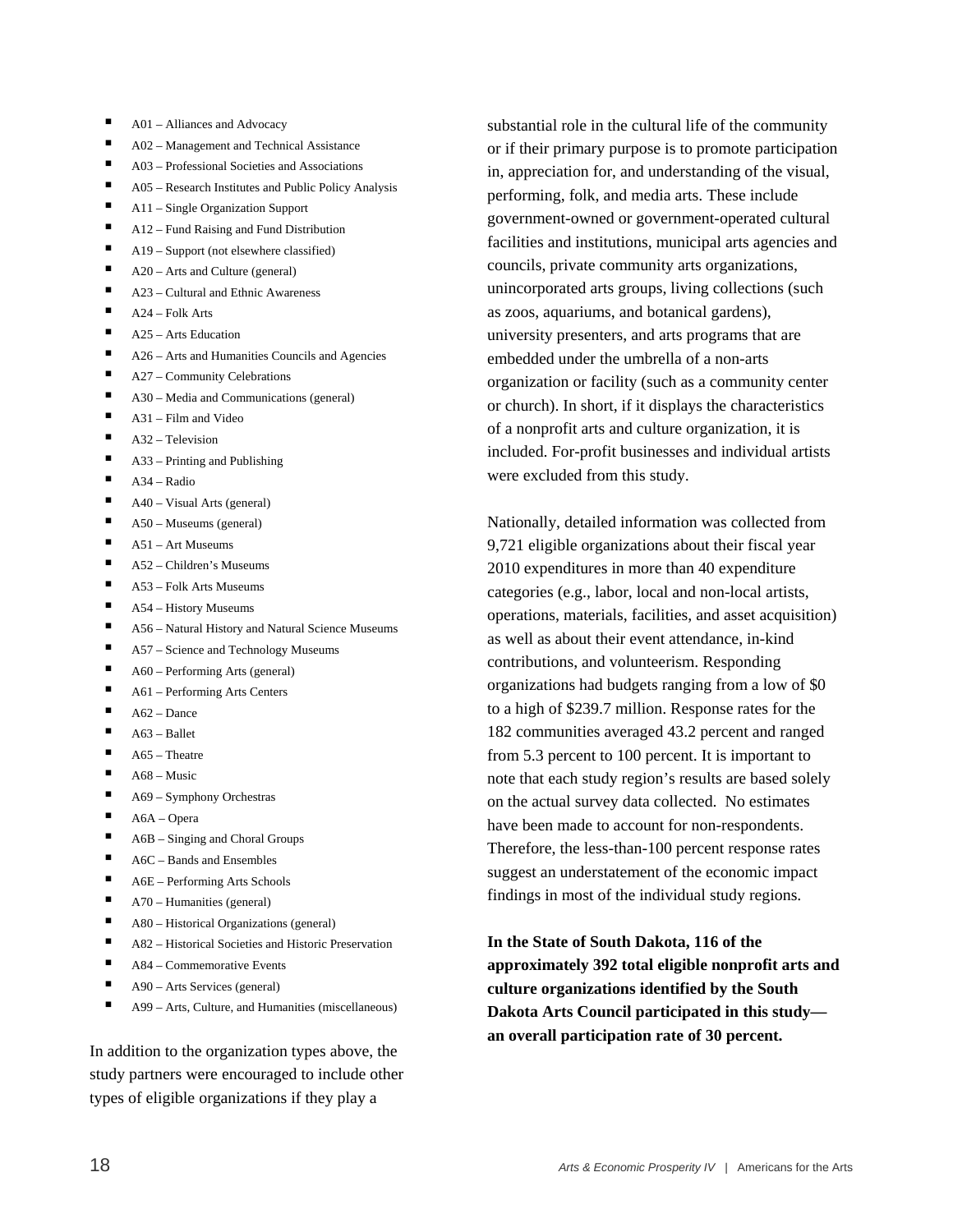## **Surveys of Nonprofit Arts and Culture AUDIENCES**

Audience-intercept surveying, a common and accepted research method, was conducted in all 182 of the study regions to measure event-related spending by nonprofit arts and culture audiences. Patrons were asked to complete a short survey while attending an event. Nationally, a total of 151,802 valid and usable attendees completed the survey for an average of 834 surveys per study region. The randomly selected respondents provided itemized expenditure data on attendancerelated activities such as meals, souvenirs, transportation, and lodging. Data were collected throughout 2011 (to guard against seasonal spikes or drop-offs in attendance) as well as at a broad range of both paid and free events (a night at the opera will typically yield more spending then a weekend children's theater production or a free community music festival, for example). The survey respondents provided information about the entire party with whom they were attending the event. With an overall average travel party size of 2.69 people, these data actually represent the spending patterns of more than 408,000 attendees.

#### **In the State of South Dakota, a total of 3,312 valid and usable audience-intercept surveys were collected from attendees to arts and culture performances, events, and exhibits during 2011.**

#### **Economic Analysis**

A common theory of community growth is that an area must export goods and services if it is to prosper economically. This theory is called economic-base theory, and it depends on dividing the economy into two sectors: the export sector and the local sector. Exporters, such as automobile manufacturers, hotels, and department stores, obtain income from customers outside of the community. This "export income" then enters the local economy in the form of salaries, purchases of materials,

dividends, and so forth, and becomes income to local residents. Much of it is re-spent locally; some, however, is spent for goods imported from outside of the community. The dollars re-spent locally have an economic impact as they continue to circulate through the local economy. This theory applies to arts organizations as well as to other producers.

#### **Studying Economic Impact Using Input-Output Analysis**

To derive the most reliable economic impact data, input-output analysis is used to measure the impact of expenditures by nonprofit arts and culture organizations and their audiences. This is a highly regarded type of economic analysis that has been the basis for two Nobel Prizes. The models are systems of mathematical equations that combine statistical methods and economic theory in an area of study called econometrics. They trace how many times a dollar is re-spent within the local economy before it leaks out, and it quantifies the economic impact of each round of spending. This form of economic analysis is well suited for this study because it can be customized specifically to each study region.

To complete the analysis for the State of South Dakota, project economists customized an inputoutput model based on the local dollar flow between 533 finely detailed industries within the economy of South Dakota. This was accomplished by using detailed data on employment, incomes, and government revenues provided by the U.S. Department of Commerce (County Business Patterns, the Regional Economic Information System, and the Survey of State and Local Finance), local tax data (sales taxes, property taxes, and miscellaneous local option taxes), as well as the survey data from the responding nonprofit arts and culture organizations and their audiences.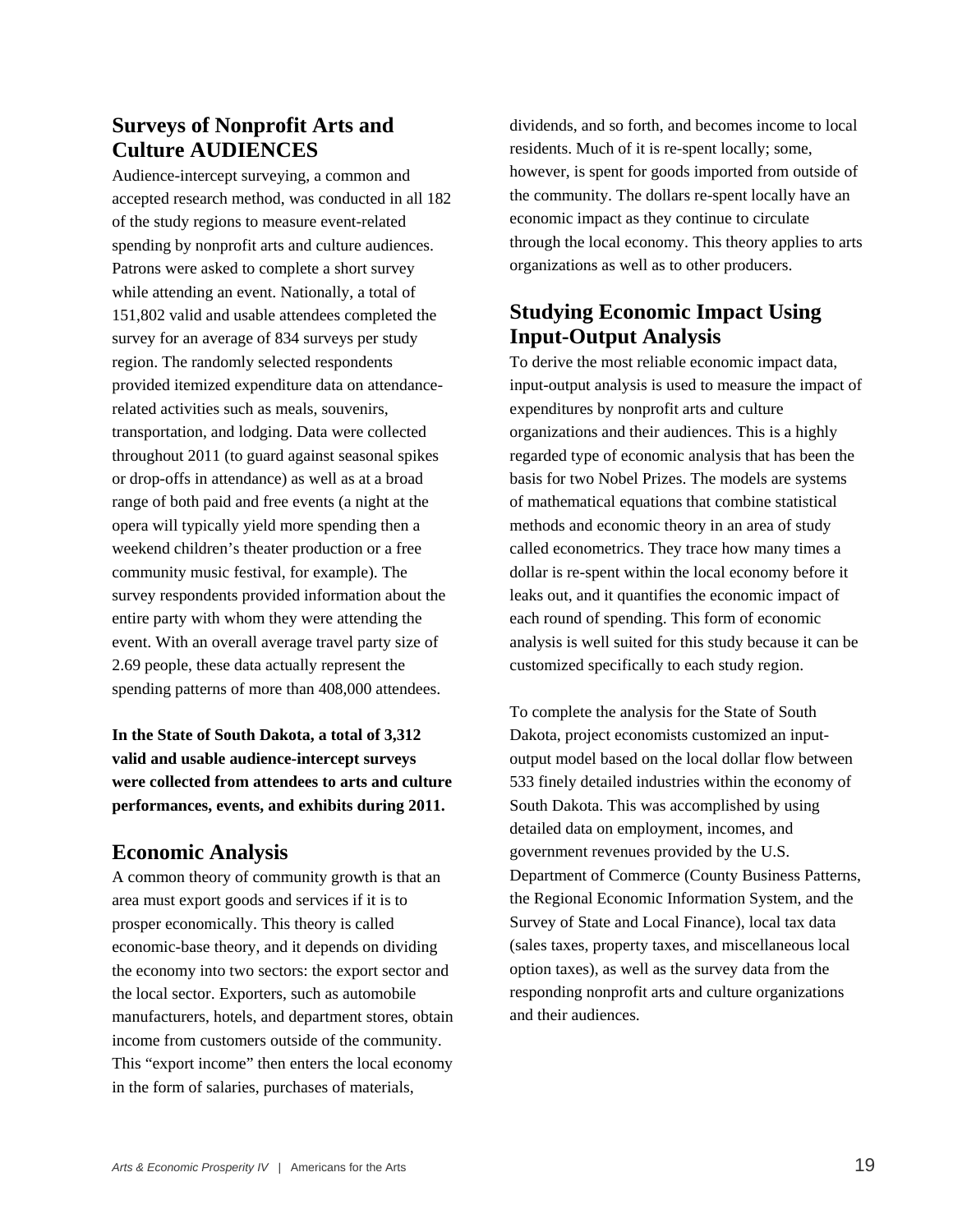#### **The Input-Output Process**

The input-output model is based on a table of 533 finely detailed industries showing local sales and purchases. The local and state economy of each community is researched so the table can be customized for each community. The basic purchase patterns for local industries are derived from a similar table for the U.S. economy for 2007 (the latest detailed data available from the U.S. Department of Commerce). The table is first reduced to reflect the unique size and industry mix of the local economy, based on data from County Business Patterns and the Regional Economic Information System of the U.S. Department of Commerce. It is then adjusted so that only transactions with local businesses are recorded in the inter-industry part of the table. This technique compares supply and demand and estimates the additional imports or exports required to make total supply equal total demand. The resulting table shows the detailed sales and purchase patterns of the local industries. The 533-industry table is then aggregated to reflect the general activities of 32 industries plus local households, creating a total of 33 industries. To trace changes in the economy, each column is converted to show the direct requirements per dollar of gross output for each sector. This direct-requirements table represents the "recipe" for producing the output of each industry.

The economic impact figures for *Arts & Economic Prosperity IV* were computed using what is called an "iterative" procedure. This process uses the sum of a power series to approximate the solution to the economic model. This is what the process looks like in matrix algebra:

 $T = IX + AX + A2X + A3X + ... + AnX.$ 

T is the solution, a column vector of changes in each industry's outputs caused by the changes represented in the column vector X. A is the 33 by 33 direct-requirements matrix. This equation is used to trace the direct expenditures attributable to nonprofit arts organizations and their audiences. A multiplier effect table is produced that displays the results of this equation. The total column is T. The initial expenditure to be traced is IX (I is the identity matrix, which is operationally equivalent to the number 1 in ordinary algebra). Round 1 is AX, the result of multiplying the matrix A by the vector X (the outputs required of each supplier to produce the goods and services purchased in the initial change under study). Round 2 is A2X, which is the result of multiplying the matrix A by Round 1 (it answers the same question applied to Round 1: "What are the outputs required of each supplier to produce the goods and services purchased in Round 1 of this chain of events?"). Each of columns 1 through 12 in the multiplier effects table represents one of the elements in the continuing but diminishing chain of expenditures on the right side of the equation. Their sum, T, represents the total production required in the local economy in response to arts activities.

Calculation of the total impact of the nonprofit arts on the outputs of other industries (T) can now be converted to impacts on the final incomes to local residents by multiplying the outputs produced by the ratios of household income to output and employment to output. Thus, the employment impact of changes in outputs due to arts expenditures is calculated by multiplying elements in the column of total outputs by the ratio of employment to output for the 32 industries in the region. Changes in household incomes, local government revenues, and state government revenues due to nonprofit arts expenditures are similarly transformed. The same process is also used to show the direct impact on incomes and revenues associated with the column of direct local expenditures.

**A comprehensive description of the methodology used to complete the national study is available at www.AmericansForTheArts.org/EconomicImpact**.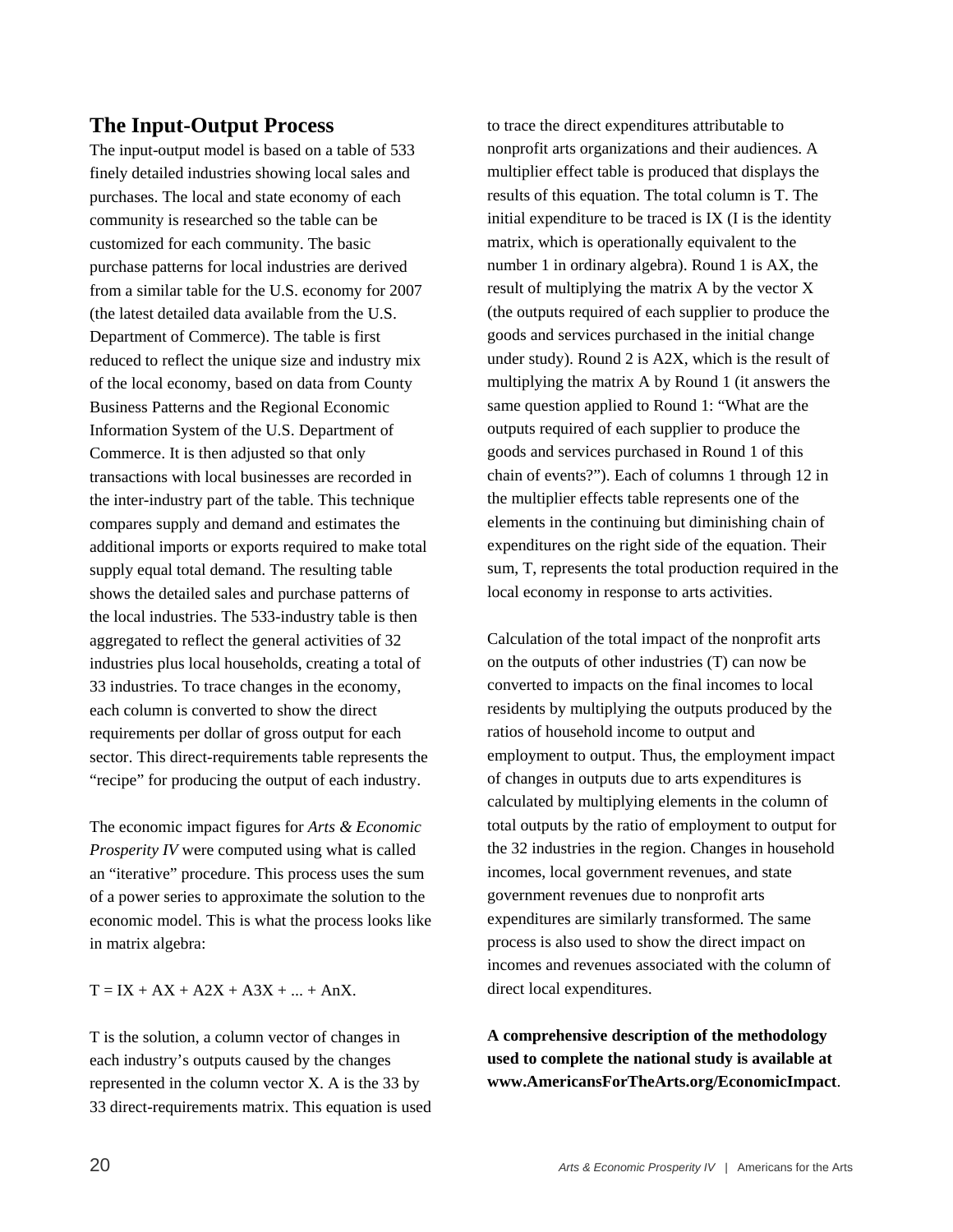# **Frequently Used Terms**

This section provides a glossary of economic impact terminology.

## **Cultural Tourism**

Travel directed toward experiencing the arts, heritage, and special character of a place.

#### **Direct Economic Impact**

A measure of the economic effect of the initial expenditure within a community. For example, when the symphony pays its players, each musician's salary, the associated government taxes, and full-time equivalent employment status represent the direct economic impact.

## **Direct Expenditures**

The first round of expenditures in the economic cycle. A paycheck from the symphony to the violin player and a ballet company's purchase of dance shoes are examples of direct expenditures.

#### **Econometrics**

The process of using statistical methods and economic theory to develop a system of mathematical equations that measures the flow of dollars between local industries. The input-output model developed for this study is an example of an econometric model.

## **Econometrician**

An economist who designs, builds, and maintains econometric models.

## **Full-Time Equivalent (FTE) Jobs**

A term that describes the total amount of labor employed. Economists measure FTE jobs—not the total number of employees—because it is a more accurate measure of total employment. It is a manager's discretion to hire one full-time employee, two half-time employees, four quarter-time employees, etc. Almost always, more people are affected than are reflected in the number of FTE jobs reported due to the abundance of part-time employment, especially in the nonprofit arts and culture industry.

#### **Indirect Economic Impact**

Each time a dollar changes hands, there is a measurable economic impact. When people and businesses receive money, they re-spend much of that money locally. Indirect impact measures the effect of this re-spending on jobs, household income, and revenue to local and state government. It is often referred to as secondary spending or the dollars "rippling" through a community. When funds are eventually spent non-locally, they are considered to have "leaked" out of the community and therefore cease to have a local economic impact. Indirect impact includes the impact of all rounds of spending (except for the initial expenditure) until the dollars have completely "leaked out" of the local economy.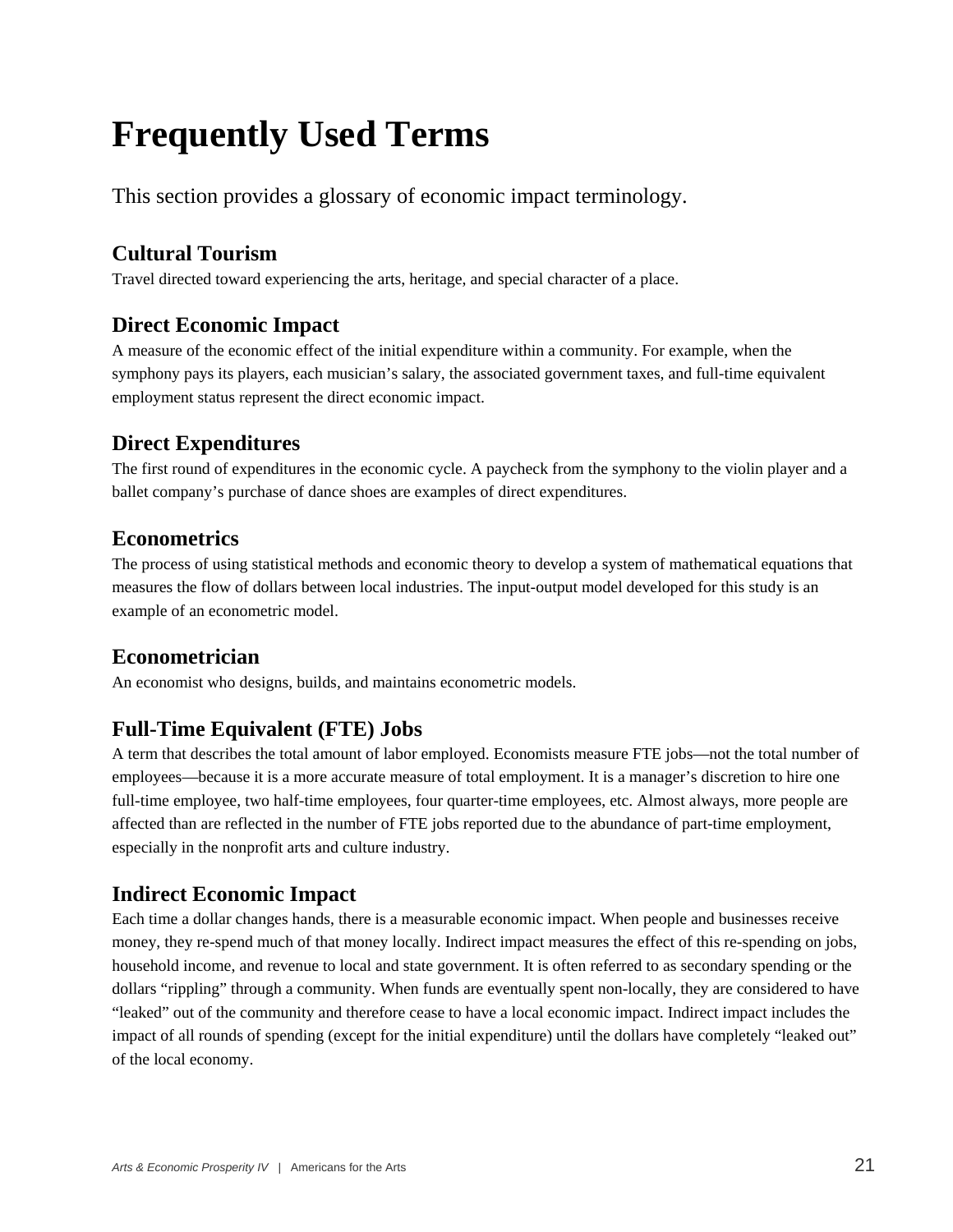#### **Input-Output Analysis**

A system of mathematical equations that combines statistical methods and economic theory in an area of economic study called econometrics. Economists use this model (occasionally called an inter-industry model) to measure how many times a dollar is re-spent in, or "ripples" through, a community before it "leaks out" of the local economy by being spent non-locally (see Leakage below). The model is based on a matrix that tracks the dollar flow between 533 finely detailed industries in each community. It allows researchers to determine the economic impact of local spending by nonprofit arts and culture organizations on jobs, household income, and government revenue.

#### **Leakage**

The money that community members spend outside of the local economy. This non-local spending has no economic impact within the community. A ballet company purchasing shoes from a non-local manufacturer is an example of leakage. If the shoe company were local, the expenditure would remain within the community and create another round of spending by the shoe company.

#### **Multiplier** (often called Economic Activity Multiplier)

An estimate of the number of times that a dollar changes hands within the community before it leaks out of the community (for example, the theater pays the actor, the actor spends money at the grocery store, the grocery store pays its cashier, and so on). This estimate is quantified as one number by which all expenditures are multiplied. For example, if the arts are a \$10 million industry and a multiplier of three is used, then it is estimated that these arts organizations have a total economic impact of \$30 million. The convenience of a multiplier is that it is one simple number; its shortcoming, however, is its reliability. Users rarely note that the multiplier is developed by making gross estimates of the industries within the local economy with no allowance for differences in the characteristics of those industries, usually resulting in an overestimation of the economic impact. In contrast, the input-output model employed in *Arts & Economic Prosperity IV* is a type of economic analysis tailored specifically to each community and, as such, provides more reliable and specific economic impact results.

#### **Resident Household Income** (often called Personal Income)

The salaries, wages, and entrepreneurial income residents earn and use to pay for food, mortgages, and other living expenses. It is important to note that resident household income is not just salary. When a business receives money, for example, the owner usually takes a percentage of the profit, resulting in income for the owner.

#### **Revenue to Local and State Government**

Local and state government revenue is not derived exclusively from income, property, sales, and other taxes. It also includes license fees, utility fees, user fees, and filing fees. Local government revenue includes funds to city and county government, schools, and special districts.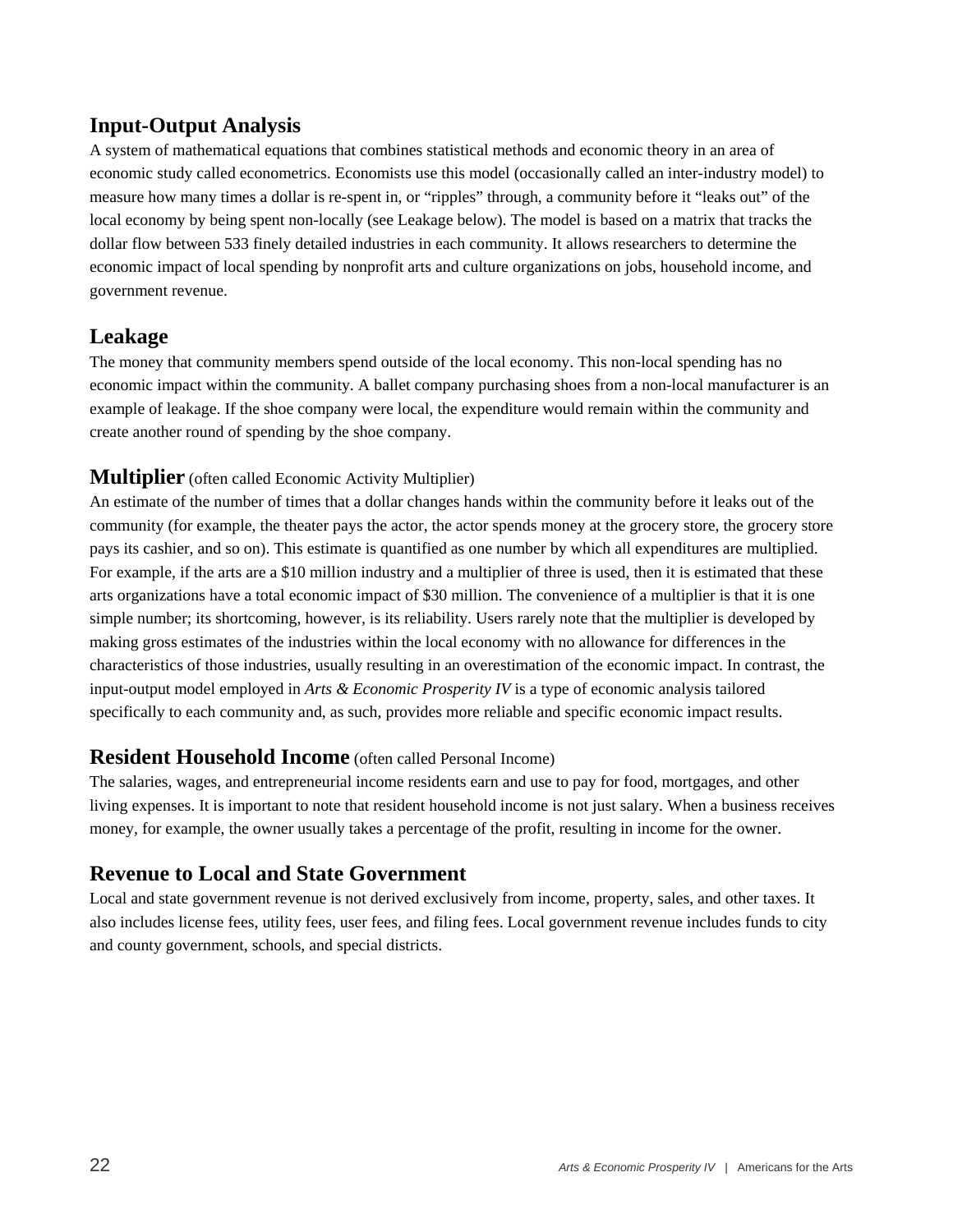# **Frequently Asked Questions**

This section answers some common questions about this study and the methology used to complete it.

#### **How were the 182 participating communities and regions selected?**

In 2010, Americans for the Arts published a Call for Participants for communities interested in participating in the *Arts & Economic Prosperity IV* study. Of the more than 200 participants that expressed interest, 182 agreed to participate and complete four participation criteria: (1) identify and code the universe of nonprofit arts and culture organizations in their study region; (2) assist researchers with the collection of detailed financial and attendance data from those organizations; (3) conduct audience-intercept surveys at cultural events; and (4) pay a modest cost-sharing fee (no community was refused participation for an inability to pay).

#### **How were the eligible nonprofit arts organizations in each community selected?**

Local partners attempted to identify their universe of nonprofit arts and culture organizations using the Urban Institute's National Taxonomy of Exempt Entity (NTEE) codes as a guideline. Eligible organizations included those whose primary purpose is to promote appreciation for and understanding of the visual, performing, folk, and media arts. Public arts councils, public presenting facilities or institutions, and embedded organizations that have their own budget also were included if they play a substantial role in the cultural life of the community. For-profit businesses and individual artists are excluded from this study.

#### **What type of economic analysis was done to determine the study results?**

An input-output analysis model was customized for each of the participating communities and regions to determine the local economic impact their nonprofit arts and culture organizations and arts audiences. Americans for the Arts, which conducted the research, worked with highly regarded economists to design the input-output model used for this study.

#### **What other information was collected in addition to the arts surveys?**

In addition to detailed expenditure data provided by the surveyed organizations, extensive wage, labor, tax, and commerce data were collected from local, state, and federal governments for use in the input-output model.

#### **Why doesn't this study use a multiplier?**

When many people hear about an economic impact study, they expect the result to be quantified in what is often called a multiplier or an economic activity multiplier. The economic activity multiplier is an estimate of the number of times a dollar changes hands within the community (e.g., a theater pays its actor, the actor spends money at the grocery store, the grocery store pays the cashier, and so on). It is quantified as one number by which expenditures are multiplied. The convenience of the multiplier is that it is one simple number. Users rarely note, however, that the multiplier is developed by making gross estimates of the industries within the local economy and does not allow for differences in the characteristics of those industries. Using an economic activity multiplier usually results in an overestimation of the economic impact and therefore lacks reliability.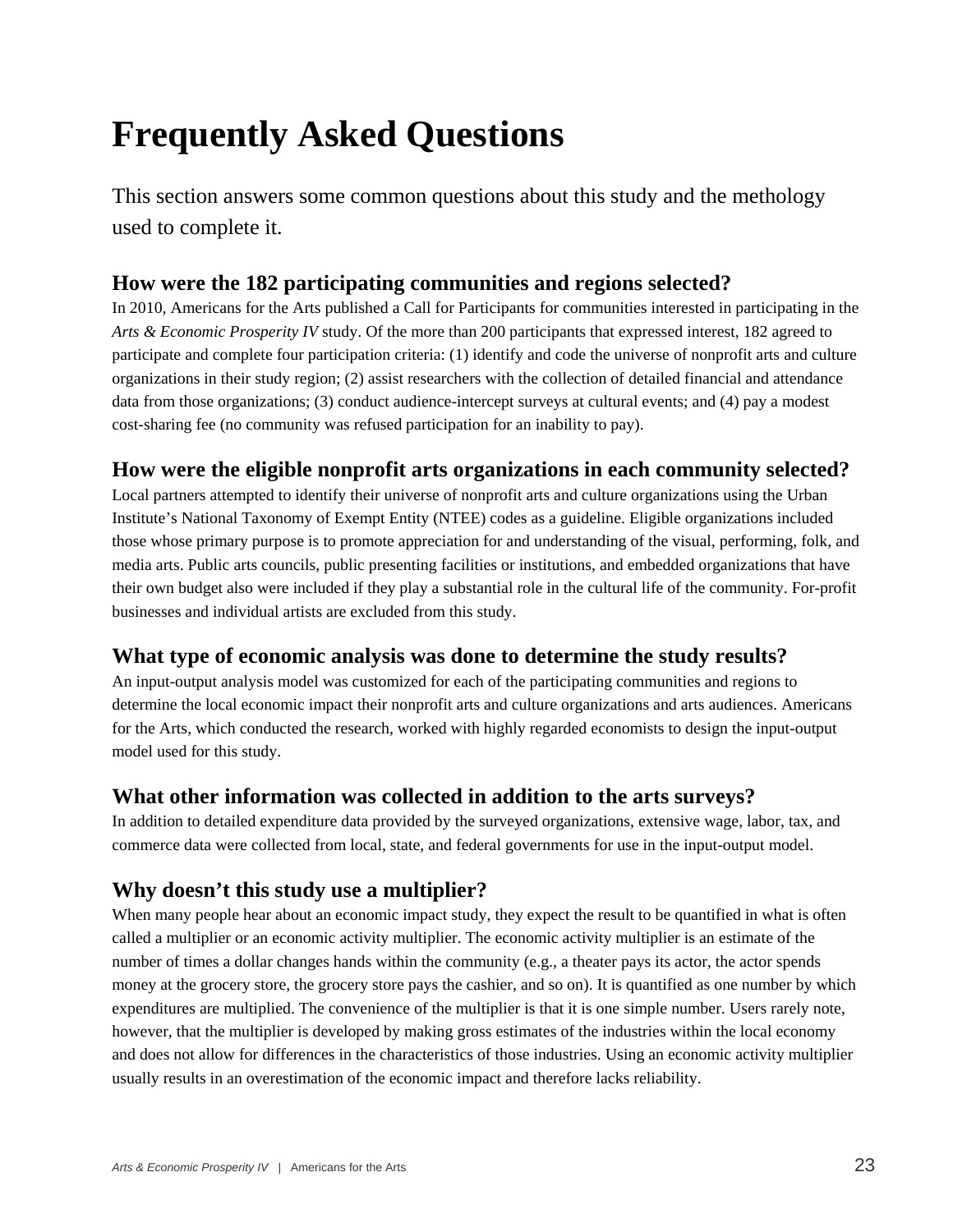#### **Why are the admissions expenses excluded from the analysis of audience spending?**

Researchers make the assumption that any admissions dollars paid by event attendees are typically collected as revenue for the organization that is presenting the event. The organization then spends those dollars. The admissions paid by audiences are excluded because those dollars are captured in the operating budgets of the participating nonprofit arts and culture organizations. This methodology avoids "double-counting" those dollars in the analysis.

#### **How is the economic impact of arts and culture organizations different from other industries?**

Any time money changes hands there is a measurable economic impact. Social service organizations, libraries, and all entities that spend money have an economic impact. What makes the economic impact of arts and culture organizations unique is that, unlike most other industries, they induce large amounts of related spending by their audiences. For example, when patrons attend a performing arts event, they may purchase dinner at a restaurant, eat dessert after the show, and return home and pay the baby-sitter. All of these expenditures have a positive and measurable impact on the economy.

## **Will my local legislators believe these results?**

Yes, this study makes a strong argument to legislators, but you may need to provide them with some extra help. It will be up to the user of this report to educate the public about economic impact studies in general and the results of this study in particular. The user may need to explain (1) the study methodology used; (2) that economists created an input-output model for each community and region in the study; and (3) the difference between inputoutput analysis and a multiplier. The good news is that as the number of economic impact studies completed by arts organizations and other special interest areas increases, so does the sophistication of community leaders whose influence these studies are meant to affect. Today, most decision makers want to know what methodology is being used and how and where the data were gathered.

You can be confident that the input-output analysis used in this study is a highly regarded model in the field of economics (the basis of two Nobel Prizes in economics). However, as in any professional field, there is disagreement about procedures, jargon, and the best way to determine results. Ask 12 artists to define art and you may get 12 answers; expect the same of economists. You may meet an economist who believes that these studies should be done differently (for example, a cost-benefit analysis of the arts).

#### **How can a community not participating in the Arts and Economic Prosperity IV study apply these results?**

Because of the variety of communities studied and the rigor with which the *Arts & Economic Prosperity IV* study was conducted, nonprofit arts and culture organizations located in communities that were not part of the study can estimate their local economic impact. Estimates can be derived by using the *Arts & Economic Prosperity IV* Calculator (found at www.AmericansForTheArts.org/EconomicImpact). Additionally, users will find sample PowerPoint presentations, press releases, Op-Ed, and other strategies for proper application of their estimated economic impact data.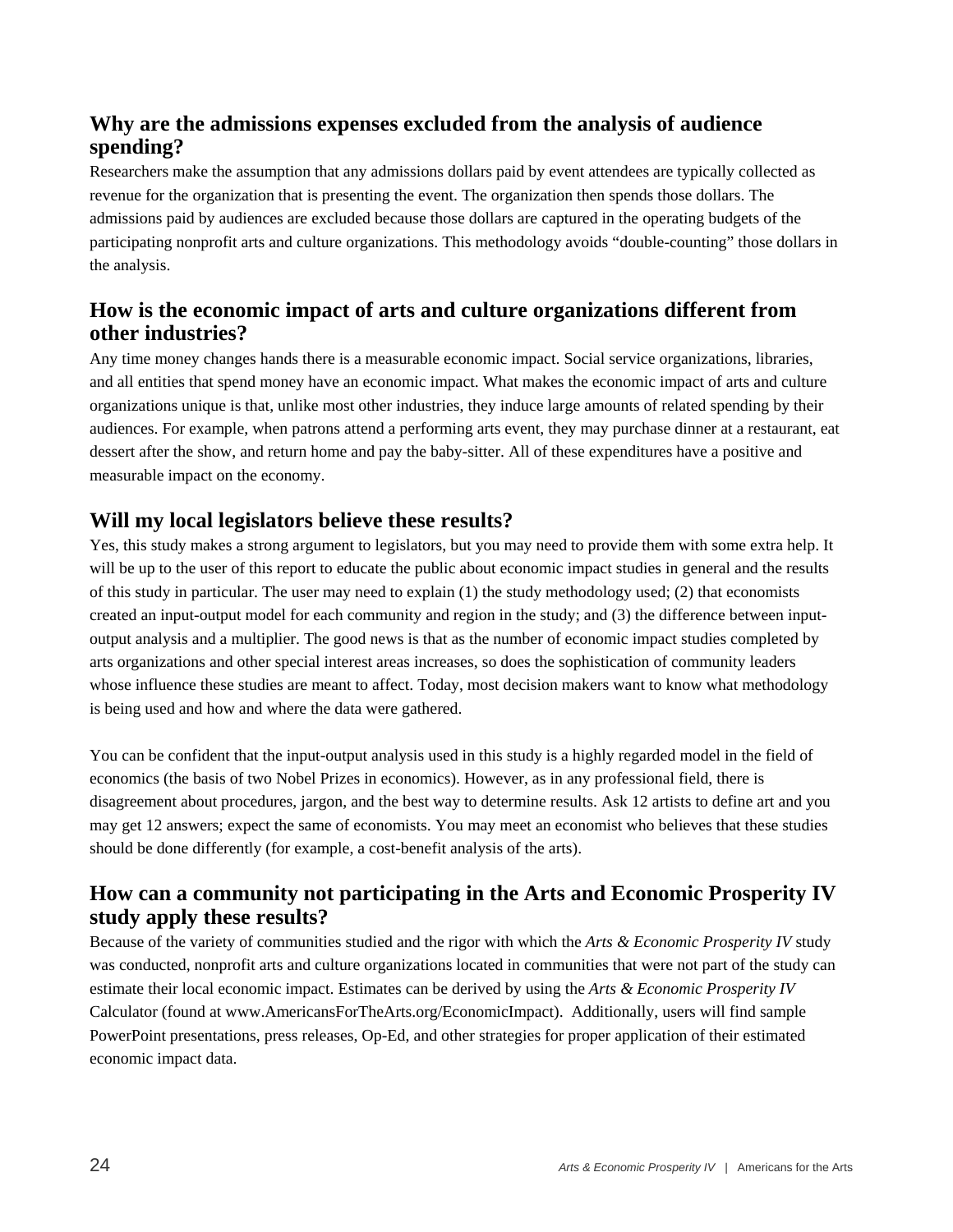# **Acknowledgments**

Americans for the Arts expresses its gratitude to the many people and organizations who made *Arts & Economic Prosperity IV: The Economic Impact of Nonprofit Arts and Culture Organizations and Their Audiences in the State of South Dakota* possible and assisted in its coordination and production. Generous funding for this project was provided by the South Dakota Arts Council, which also served as the local project partner and as such was responsible for the local implentation and data collection requirements of the study.

Special thanks to the John D. and Catherine T. MacArthur Foundation and The Ruth Lilly Fund of Americans for the Arts for their financial support of the national implementation of *Arts & Economic Prosperity IV*.

Thanks also to the Cultural Data Project (CDP), a collaborative project of the Greater Philadelphia Cultural Alliance, The Greater Pittsburgh Arts Council, Pennsylvania Council on the Arts, The Pew Charitable Trusts, The William Penn Foundation, and The Heinz Endowments (in each participating state, the CDP is also the result of a collaborative partnership of public and private funders and advocacy agencies). The CDP was created to strengthen arts and culture by documenting and disseminating information on the arts and culture sector. CDP data were used in the economic impact analysis for all study regions located in Arizona, California, Illinois, Maryland, Massachusetts, Michigan, New York, Ohio, Pennsylvania, and Rhode Island. For more information about the Cultural Data Project, visit www.culturaldata.org.

#### **The State of South Dakota's Participating Nonprofit Arts and Culture Organizations**

This study could not have been completed without the cooperation of the 116 nonprofit arts and culture organizations in the State of South Dakota, listed below, that provided detailed financial and event attendance information about their organization.

Aberdeen Area Arts Council; Aberdeen Community Concert Association; Aberdeen Recreation & Cultural Center; ACT 2, Inc. dba Aberdeen Community Theatre; J.W. Parmley Historical Home Society; Leola Public Library; Marcus P Beebe Memorial Library; Northeast SD Celtic Faire, Inc; NSU Choral; NSU Northern Galleries; Yelduz Shrine Chanters; Dacotah Prairie Museum; American Institute of Graphic Arts (South Dakota Chapter); Augustana College/Performing and Visual Arts; Brandon Historical Society; Brandon Valley Performing Arts Center; Center for Western Studies; Centerville Community Arts Council; Dakota District Pipes and Drums, Ltd.; Downtown Sioux Falls; Garretson Area Historical Society; Groove, Inc.; Hurley Historical Society; Jubal Chapter of the American Harp Society; Lennox Area Historical Society; Minnehaha County Historical Society; Native American Council of Tribes Inc.; New Horizons Band of Sioux Falls; RTC Inc.; Sculpturewalk Inc; Singing Boys of Sioux Falls; Sioux Empire Community Theatre; Sioux Falls Arts Council; Sioux Falls Concerts Association; Sioux Falls Jazz & Blues Society; Sioux Falls Mariachi Inc.; Siouxland Heritage Museums; South Dakota Friends of Traditional Music; South Dakota Highlanders Pipe & Drum Inc.; South Dakota Rock and Roll Music Association; South Dakota Symphony Orchestra; Square Dancing / Shirts & Skirts; Ten Thousand Villages; The Ldn Spiritual Group; Washington Pavilion Management, Inc. (dba Washington Pavilion of Arts and Science); Groove, Inc.; National Music Museum; A.C.T./Pepsi Cola Theatre for the Performing Arts; Adams Museum & House, Inc.; Alcester Public Library; Allied Arts Fund; Artists of the Black Hills; Association of South Dakota Museums; Belle Fourche Arts Council; Bells of the Hills; Bennett County Library; BHSU Johanna Meier Opera Theatre; Bison Public Library; Black Hills Blues Society; Black Hills Chamber Music Society; Black Hills Symphony Orchestra; Brookings Community Theatre; Brookings Public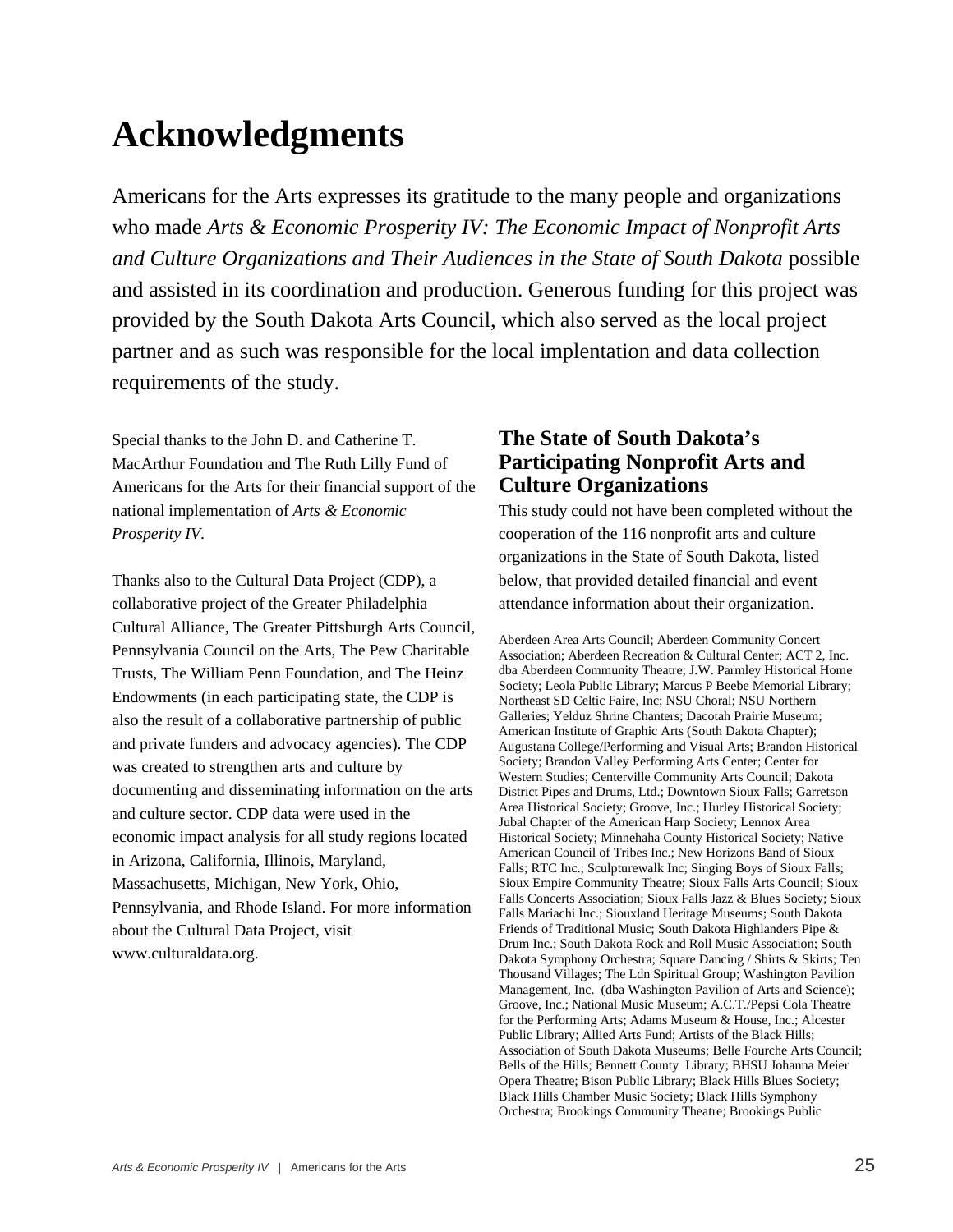Library; Capitol City Children's Chorus; Crystal Theatre Cultural Association; Custer Area Arts Council; Custer County Library; Dakota Prairie Playhouse & Conference Center (DSU); Dakota Territorial Museum; Dalesburg Scandinavian Association; Deadwood Public Library; Discovery Movement Theatre; Emil M Larson Library; Faith Public / School Library; Faulkton Area Arts Council; Gregory County Historical Society; Haakon County Public Library; High Plains Arts Council; Historic Deadwood Lead Arts Council; Langford Public Library; Madison Area Arts Council; Museum Alliance of Rapid City DBA The Journey Museum; Northern Hills Community Band; Northern Plains Watercolor Society; Potter County Free Public Library; Prairie Repertory Theatre, Inc.; Prairie Winds (BH Special Services); Rapid City Children's Chorus, Ltd.; Rapid City Municipal Band; Rapid City Ranger Band; SDSU Brookings Chamber Music Society; Sherwood Memorial Library; Short Grass Arts Council; South Dakota Art Museum - SDSU; South Dakota Arts Council; South Dakota Humanities Council; South Dakota Public Broadcasting; South Dakotans for the Arts; Sturgis Public Library; Suzie Cappa Art Center (Black Hills Workshop); The Rapid City Arts Council at the Dahl; Town Players; USD Vocal Performing Groups; Vermillion Area Arts Council; W.H. Over Museum; Yankton Area Arts Association; Black Hills Playhouse; Brookings Arts Council; Brookings Arts Festival; Hill City Arts Council; Lewis and Clark Theatre Co.; Olde Town Dinner Theatre; Pierre Players; Rapid City Fine Arts Council; Spearfish Center for the Arts & Human.; and The Heritage Center/Red Cloud Ind. School.

#### **The State of South Dakota's Participating Nonprofit Arts and Culture Patrons**

Additionally, this study could not have been completed without the cooperation of the 3,312 arts and culture audience members who generously took the time to complete the audience-intercept survey while attending a performance, event, or exhibit within the State of South Dakota.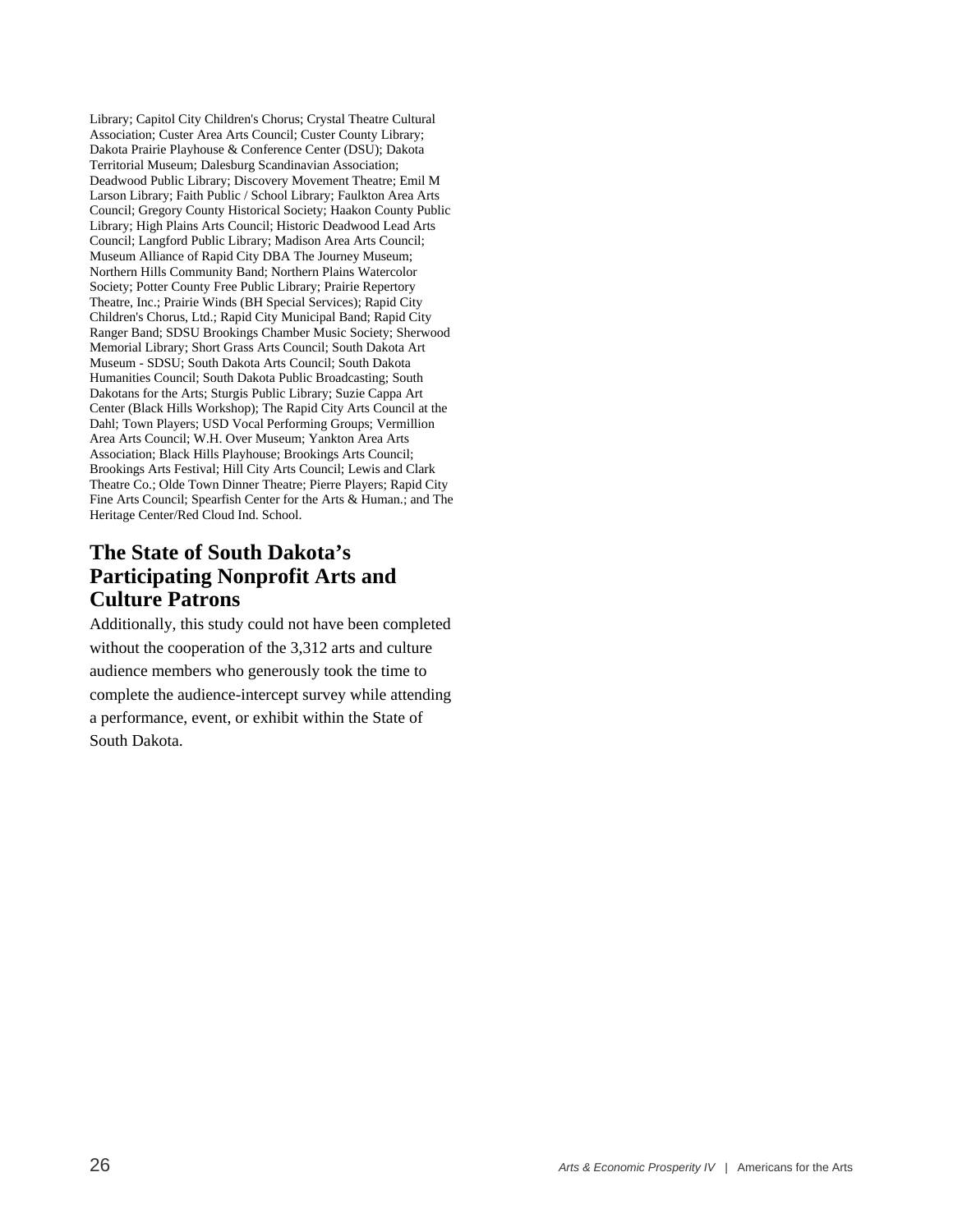"One of the keys to building and sustaining communities and promoting high quality economic development is support and funding of the arts. We have witnessed, in some states, decreased support of the arts which is counterproductive and a major step backward. We need to emphasize that potential employers look at enrichment of lives as well as schools, hospitals, libraries, and other essential services for the communities in which they want to locate. We need to continue—and increase—our support for the arts. In today's competitive marketplace, it has never been truer that supporting the arts means business."

— Senator Steve Morris

President, National Conference of State Legislatures

"The Committee Encouraging Corporate Philanthropy (CECP), which is active in measuring trends and best practices in corporate giving to the arts, values the far-reaching research and leadership of Americans for the Arts, demonstrated in the Arts & Economic Prosperity™ series."

— Charles H. Moore

Executive Director, Committee Encouraging Corporate Philanthropy